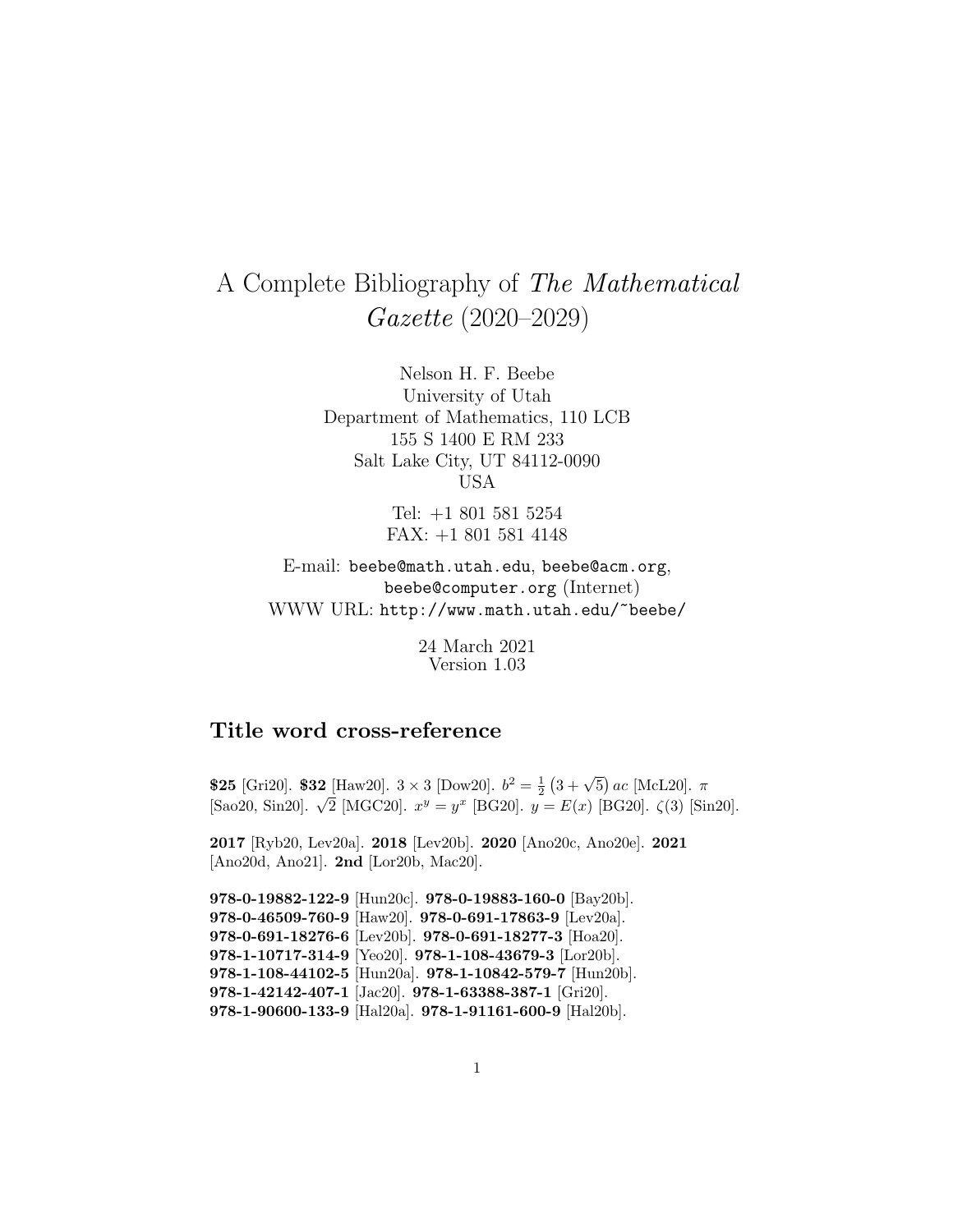**978-3-319-70631-3** [Rou20b]. **978-3-319-74747-7** [Mac20]. **978-3-319-77636-1** [Sch20]. **978-3-319-77835-8** [Rou20a]. **978-3-319-90914-1** [Bay20a].

**activities** [SWT21]. **additive** [Sur20]. **Alfred** [Gri20]. **algebra** [Mac20]. **Algebraic** [Rou20a]. **Almost** [Fal21]. **also** [Mac20, Sch20]. **Alternating** [Ber20]. **alternative** [Ort20]. **altitudes** [Luk20a]. **AM** [Haj20]. **analogue** [Sur20]. **analysis** [Lor20b, Mac20, Yeo20]. **analytic** [HS20]. **anarchy** [Wap20]. **Andrew** [Hal20a, Hun20c]. **angles** [ASH20a]. **Applications** [VVK21]. **Applied** [Mac20]. **appreciations** [Mah21]. **approach** [All20, Rou20b]. **approached** [HS20]. **approximation** [Jam20]. **apps** [Wap20]. **April** [Ryb20]. **archery** [Sko20]. **area** [Mey20, SWT21]. **areas** [Fox20]. **arithmetic** [ASH20b, SE20a]. **arithmetical** [Les20]. **Association** [Hal20b, Ryb20]. **Ault** [Jac20]. **available** [Mac20, Sch20]. **average** [SS20].

**B** [Yeo20]. **Back** [Ano20f, Ano20h]. **Basic** [Haw20]. **Beetham** [Nar20]. **Bernoulli** [Kac20]. **Bernstein** [Jam20]. **best** [Lev20a, Lev20b]. **between** [Abe20]. **big** [Hun20c]. **billions** [Hoa20]. **Binet** [SE20a]. **binomial** [Abe20]. **Birkh¨auser** [Bay20a]. **Bjorn** [Hun20b]. **Bolton** [Hun20a]. **Book** [Bay20b, Bay20a, Gri20, Hal20b, Hal20a, Haw20, Hoa20, Hun20a, Hun20b, Hun20c, Jac20, Lev20a, Lev20b, Lor20b, Mac20, Rou20a, Rou20b, Sch20, Yeo20]. **Books** [Ano20a, Gri20, Haw20]. **Bounds** [Zam20]. **Brahmagupta** [Mey20]. **Brian** [Hoa20]. **Bring** [Kul21]. **Brocard** [ASH20a].

**C** [Hun20c]. **Calculus** [Sch20]. **calendar** [Gad20]. **Cambridge** [Hun20a, Hun20b, Lor20b, Yeo20]. **Cardano** [Ohy20]. **cardioids** [Sil21]. **care** [SA20]. **Carlo** [Sie20]. **case** [Lor20a]. **Catalan** [Ste20c]. **central** [Cag20]. **Centroid** [Ste20b]. **Chain** [Sie20]. **characterisation** [Jos20]. **Chris** [Hal20b]. **Christian** [Gri20]. **circum** [Hum20]. **circum-medial** [Hum20]. **circummidarc** [Luk20b]. **classroom** [SWT21]. **close** [Jam20]. **coefficients** [Zam20]. **cofactor** [Dow20]. **coincidence** [Gad20]. **complementary** [Nic20b]. **complex** [Kir20, Lor20b]. **composite** [Gri21]. **conclusive** [SR20]. **Concurrent** [Kac20]. **configuration** [Vig20]. **congruence** [Kon20, SE20b]. **conical** [Sta20]. **conics** [Bea21]. **connections** [Cal20a]. **consecutive** [Ste20a]. **conservation** [SWT21]. **constant** [Ste20c]. **Constructing** [Fox20]. **containing** [CJS20]. **convexity** [BG20, Jam21]. **Conway** [Ryb20, Yeo20]. **Corner** [Dol20c, Lor20c, Lor20d]. **cosine** [VVK21]. **course** [Hun20a, Hun20b, Yeo20]. **cousins** [CF21]. **Cover** [Ano20g, Ano20f, Ano20i, Ano20h]. **criterion** [Nat21]. **cubic** [Nic20b, Ohy20]. **curious** [Nic20a]. **cycles** [Nor20]. **cyclic** [Mey20].

**David** [Lor20b]. **December** [MC21, Ryb20]. **decimal** [Pas21]. **defined** [BG20]. **definition** [Bau21]. **derivation** [Kul21]. **derivative** [Ham20, SR20]. **Desargues** [Sil20]. **determinant** [Dow20]. **determinants** [MGC20].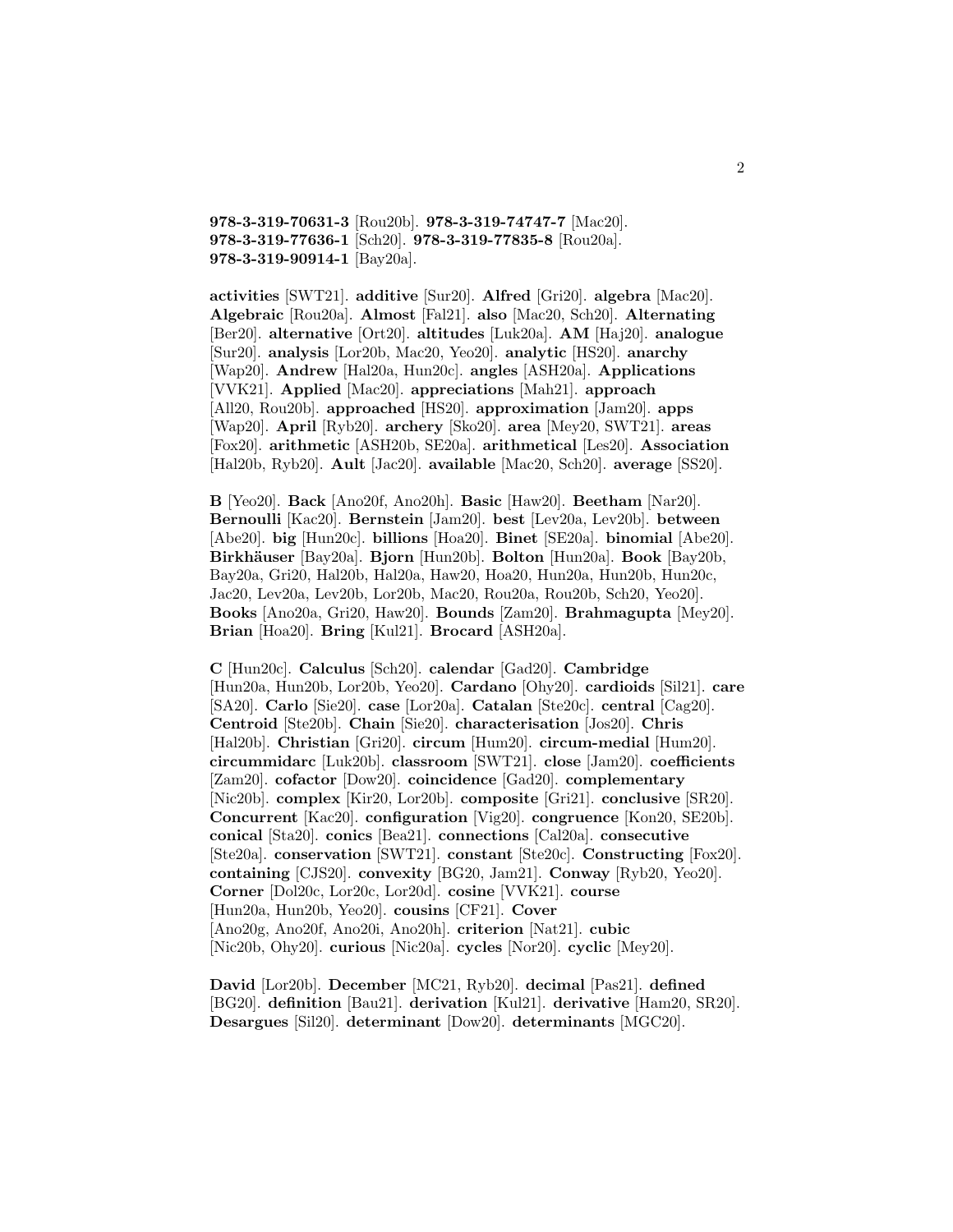**differential** [All20, Geo20a, Hun20a, Hun20b]. **discontinuous** [Ham20]. **discrete** [Cri20]. **distribution** [Abe20]. **Divergence** [Fel20]. **Dundas** [Hun20b]. **dynamic** [Bea21].

**e-book** [Mac20, Sch20]. **easy** [Mey20]. **ed** [Lev20a, Lev20b]. **edn** [Lor20b, Mac20]. **elementary** [Dow20]. **elephant** [Hal20b]. **Ellina** [Bay20a]. **Elliott** [Hun20c]. **encountered** [SS20]. **end** [SA20]. **enigma** [Cus21]. **Equations** [Bur20, All20, Geo20a]. **equilateral** [Ber20]. **error** [Abe20, Bay20b]. **essential** [Sch21]. **Euler** [BB20]. **evaluation** [Mah20]. **Every** [Cag20]. **everyday** [Gri20]. **excentral** [Luk20a]. **expansion** [Dow20]. **expansions** [Pas21]. **expressions** [Gri21]. **Extending** [Ohy20]. **Extensions** [BB20, Now20].

**face** [Fox20]. **factorials** [Gad20]. **family** [Cri20]. **Farey** [Sch21]. **Feedback** [Ano20b]. **Fermat** [Kon20]. **Fibonacci** [Gri21, SE20a, SE20b]. **figures** [Bur20]. **Filip** [Sch20]. **Finding** [Hum20]. **finite** [Now20, Sie20]. **Finsler** [Luk20b]. **first** [Hun20a, Yeo20]. **fluency** [Lor20a]. **form** [ASH20b]. **formula** [Mey20, SE20a]. **Front** [Ano20g, Ano20i]. **FRS** [Ryb20]. **function** [BG20, Ham20, Mun20]. **functions** [CJS20].

**Gauss** [Shi20]. **generate** [Jam21]. **generation** [Lor20a]. **geometric** [Dol20a, Dow20, Mun20]. **Geometrical** [SWT21]. **geometry** [Bea21, HS20, Hun20a]. **given** [Fox20, Hum20]. **giving** [Vig20]. **GM** [Haj20]. **Goldbach** [Fal21]. **golden** [Cus21, Spo21]. **GPS** [Wap20]. **Grigorieva** [Bay20a]. **group** [All20, Spo21].

**habit** [Ask20]. **Hadwiger** [Luk20b]. **hard** [Bay20b, Bay20a, Gri20, Haw20, Hoa20, Hun20b, Hun20c, Jac20, Mac20, Rou20a, Rou20b]. **harmonic** [Fel20, Sco20]. **Hayk** [Rou20a, Rou20b]. **Hermite** [Nat21]. **Heronian** [Dol20b]. **highway** [SS20]. **Honorary** [Ryb20]. **Hopkins** [Jac20]. **Horton** [Ryb20]. **hyperbolic** [Bea20]. **hypergeometric** [Abe20].

**Ian** [Hun20b, Lor20b]. **identities** [Kir20]. **identity** [BB20]. **inclusive** [SR20]. **incorrect** [Pau21]. **increasing** [Zam20]. **inequalities** [Rou20a]. **inequality** [Haj20, Luk20b, Luk20a]. **infinite** [Pas21]. **infinitesimal** [Bau21]. **inscribed** [Pla20b]. **inspired** [Ste20c]. **integral** [Mah20, Ort20, Sin20, Ste20c]. **Integrals** [CJS20]. **introduction** [Jac20]. **inverses** [Cal20b]. **investigation** [Cal20a]. **Irrationality** [MGC20]. **ISBN** [Bay20b, Bay20a, Gri20, Hal20b, Hal20a, Haw20, Hoa20, Hun20a, Hun20b, Hun20c, Jac20, Lev20a, Lev20b, Lor20b, Mac20, Rou20a, Rou20b, Sch20, Yeo20]. **issue** [Ano20g, Ano20f, Ano20i, Ano20h].

**J** [Bay20b, Hun20a]. **Jobbings** [Hal20a]. **John** [Yeo20, Ryb20]. **Johns** [Jac20]. **Judea** [Haw20]. **July** [Ano20c, Ano21]. **justification** [Dow20].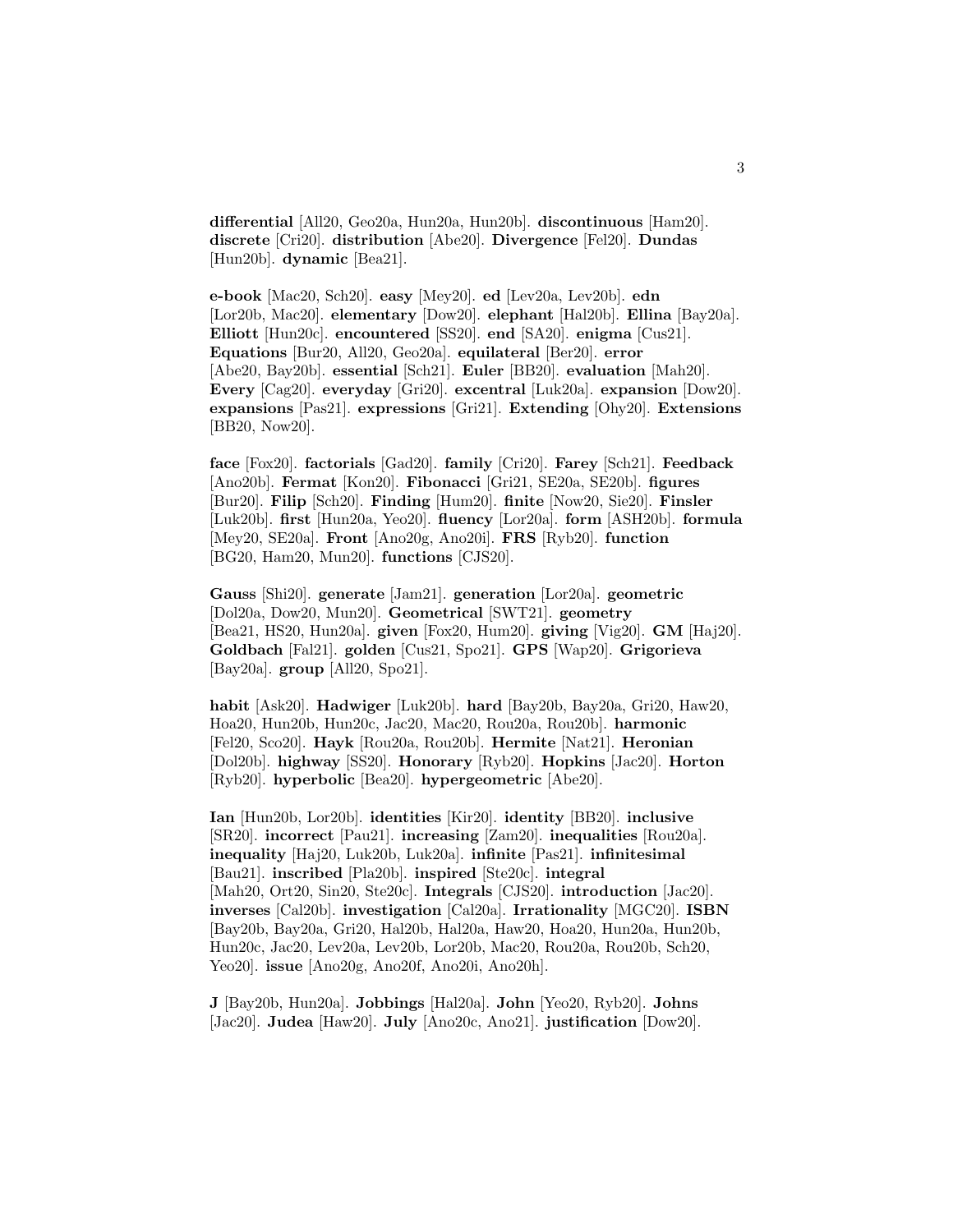**keeps** [Vig20]. **Kernighan** [Hoa20]. **Kirkman** [Sil20].

**L** [Hun20a]. **learning** [Sko20]. **left** [Pas21]. **left-sided** [Pas21]. **Legendre** [Shi20]. **Lie** [All20]. **life** [SA20, Gri20]. **limit** [Bau21]. **Limits** [Geo20a, Pla20a]. **linear** [Mac20]. **logarithm** [Ort20]. **Lucas** [SE20b].

**M** [Hun20a]. **MAG** [Ano20g, Ano20f, Ano20i, Ano20h]. **making** [Cal20a]. **March** [Ano20d]. **Markov** [Sie20]. **Mathematical** [Hal20b, Ryb20, Ask20, Cal20a, Lor20a, Mah21]. **mathematically** [Pau21]. **mathematicians** [Lor20a]. **Mathematics** [Hal20a, Gri20, Lev20a, Lev20b, Rou20b]. **Matrices** [Cal20b]. **Matrix** [Kob20, Mac20]. **matter** [Ano20g, Ano20f, Ano20i, Ano20h]. **medial** [Hum20]. **Member** [Ryb20]. **Methods** [Bay20a]. **Michael** [MC21]. **midsquare** [Jos20]. **Millions** [Hoa20]. **mind** [Ask20]. **Minimum** [Pla20b]. **Mircea** [Lev20a, Lev20b]. **Modelling** [Sko20]. **modified** [Fel20]. **modular** [SE20a]. **monotonic** [Jam21]. **Monte** [Sie20]. **Morley** [Sil21]. **multiplicative** [Sur20].

**Nairi** [Rou20a, Rou20b]. **navigation** [Wap20]. **Neumann** [MC21]. **next** [Lor20a]. **no** [Mel21, Pas21]. **Notes** [ASH20a]. **November** [Ano20e]. **number** [Bay20a, Cag20, Hun20c]. **numbers** [Kir20, Les20, Now20, SE20a]. **Nurturing** [Lor20a].

**OBE** [MC21]. **octagonal** [Cag20]. **odd** [Cag20]. **odyssey** [Ste20c]. **old** [Nic20a]. **one** [Sch21]. **order** [Geo20a]. **ordinary** [Geo20a]. **Osterlind** [Bay20b]. **Oxford** [Bay20b, Hun20c].

**pancake** [Sao20]. **paper** [Hal20b, Hal20a, Hun20a, Lor20b, Sch20]. **Parallel** [Geo20b]. **parameters** [CJS20]. **parental** [CF21]. **Pascal** [Sil20]. **pattern** [Cal20a]. **Paying** [SA20]. **Pearl** [Haw20]. **Pell** [SE20b]. **perfect** [Les20]. **perimeter** [Pla20b]. **periods** [SE20a]. **Peter** [MC21]. **physical** [Mah21]. **Pic** [Sch21]. **Pipeline** [Ano20c, Ano20d, Ano20e, Ano21]. **Pitici** [Lev20a, Lev20b]. **Pitot** [Bea21]. **plane** [Bea20, Bur20, HS20]. **points** [ASH20a]. **Polygons** [Kir20]. **polynomials** [Jam20, Kob20, Nat21, Zam20, Mel21]. **Posamentier** [Gri20]. **pp** [Bay20b, Bay20a, Gri20, Hal20b, Hal20a, Haw20, Hoa20, Hun20a, Hun20b, Hun20c, Jac20, Lev20a, Lev20b, Lor20b, Mac20, Rou20a, Rou20b, Sch20]. **practical** [Jac20]. **Press** [Bay20b, Hoa20, Hun20a, Hun20b, Hun20c, Jac20, Lev20a, Lev20b, Lor20b, Yeo20]. **price** [Wap20]. **Princeton** [Hoa20, Lev20a, Lev20b]. **Pritchard** [Hal20b]. **probabilities** [Geo20b]. **Problem** [Dol20c, Lor20c, Lor20d, Sur20]. **Problems** [Rob20, HS20, Bay20a, Hal20a]. **products** [BL20]. **progression** [ASH20b]. **Prometheus** [Gri20]. **proof** [Ort20, Cag20, Pla20b]. **Proofs** [Ber20, Haj20]. **properties** [Sch21]. **property** [Ste20a]. **puzzle** [Nic20a].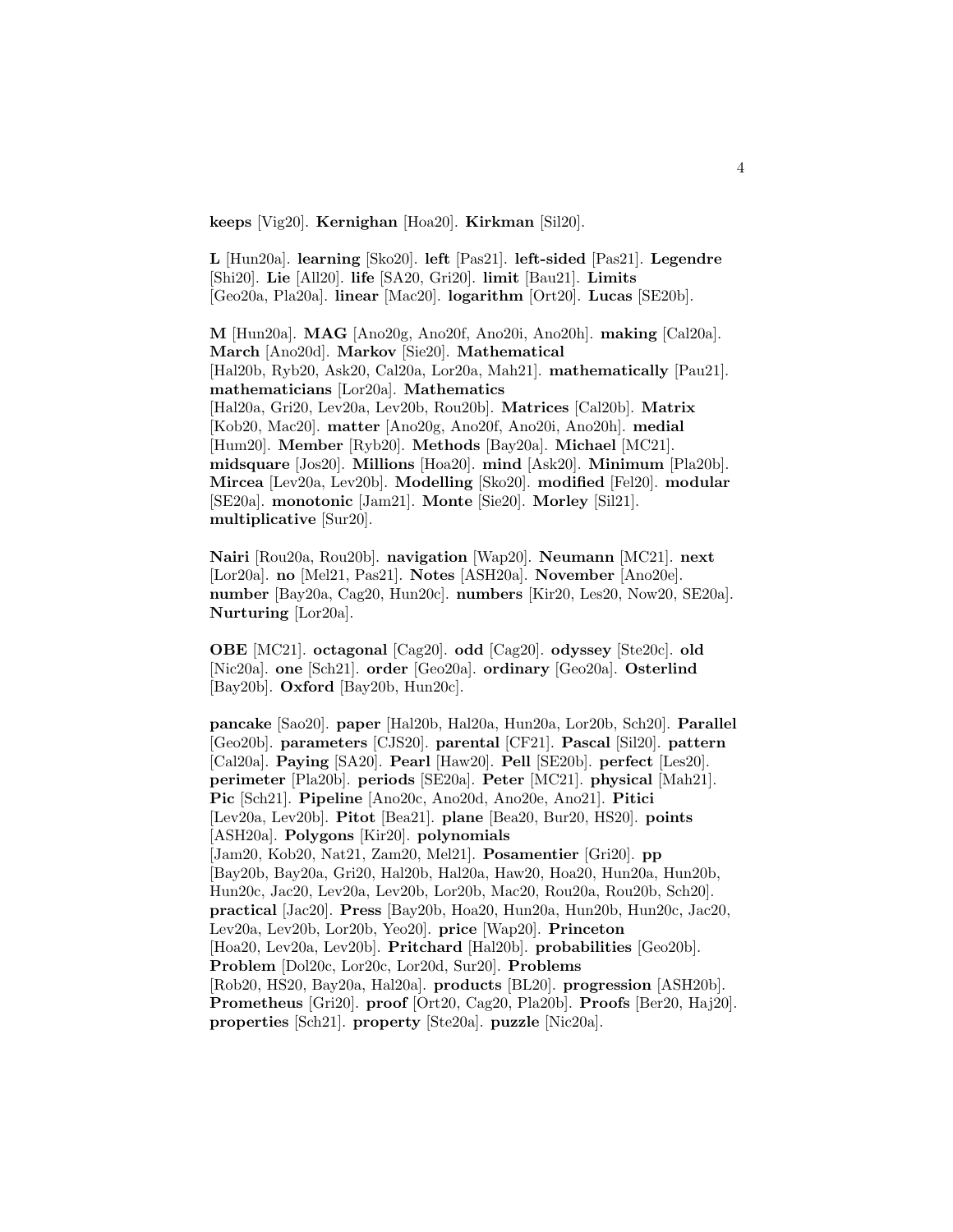**quadrangle** [Pla20b]. **quadrilateral** [Mey20, VVK21]. **quadrilaterals** [Jos20]. **question** [Les20].

**radical** [Kul21]. **Ramanujan** [Gad20]. **range** [Sco20]. **ratio** [Cus21]. **rational** [Now20]. **Ratios** [Dol20b, Jam21]. **real** [Mel21, Nat21]. **real-rooted** [Nat21]. **Reasoning** [Ask20]. **Received** [Ano20a]. **recurrence** [Dol20a]. **related** [Les20]. **relating** [Sin20]. **relations** [Dol20a, SE20b]. **relative** [Abe20]. **Repeated** [BL20]. **Review** [Bay20b, Bay20a, Gri20, Hal20b, Hal20a, Haw20, Hoa20, Hun20a, Hun20b, Hun20c, Jac20, Lev20a, Lev20b, Lor20b, Mac20, Rou20a, Rou20b, Sch20, Yeo20]. **Riemann** [Mun20]. **Rindler** [Sch20]. **room** [Hal20b]. **rooted** [Nat21]. **roots** [Zam20]. **rules** [VVK21].

**S** [Gri20, Mac20]. **sciences** [Mah21]. **second** [Geo20a, SR20]. **sector** [Ste20b]. **Sedrakyan** [Rou20a, Rou20b]. **Senior** [Hal20a]. **sequences** [Jam21, Kac20]. **series** [Ber20, Fel20, Mun20, Sao20, Sch21]. **Shaun** [Jac20]. **Shores** [Mac20]. **short** [Hun20b]. **sided** [Pas21]. **sides** [ASH20b]. **significance** [McL20]. **similar** [Cal20b]. **Simpler** [Kul21]. **sine** [VVK21]. **slides** [CF21]. **solution** [Ohy20]. **solving** [All20, Bay20a]. **Some** [Mah21, Bur20, Gri21, Now20, Sch21]. **spaces** [Sie20]. **special** [Pla20a]. **specific** [Mah20]. **spiral** [Cal20a]. **spirals** [Cri20]. **Spreitzer** [Gri20]. **Springer** [Mac20, Rou20a, Rou20b, Sch20]. **square** [Cag20, Pla20b, Shi20]. **squares** [Ste20a]. **stair** [Rou20b]. **stair-step** [Rou20b]. **state** [Sie20]. **step** [Rou20b]. **Steven** [Bay20b]. **Stewart** [Lor20b]. **story** [Nic20a]. **structure** [Spo21]. **Student** [Dol20c, Rob20]. **suggestive** [Pau21]. **sum** [Mun20]. **surface** [Sta20]. **Surveying** [Bea20]. **Sylvester** [Nat21].

**Tall** [Lor20b]. **Tessellation** [Sta20]. **test** [SR20]. **tetrahedra** [Fox20]. **Th´ebault** [Vig20]. **their** [Cal20b]. **theorem** [Bea21, Shi20, Sil21]. **theorems** [Fal21, Kon20, SWT21]. **theory** [Bay20a]. **there** [Pas21]. **Thomas** [Mac20]. **three** [Shi20]. **three-square** [Shi20]. **topology** [Jac20, Hun20b]. **trials** [Kac20]. **triangle** [ASH20a, Ber20, Hum20, Luk20b, Luk20a, Nar20, Sco20]. **Triangles** [ASH20b, Dol20b, Hum20]. **trigonometric** [Kir20]. **triples** [Spo21]. **Tropical** [Nor20]. **Trust** [Hal20a]. **truth** [Bay20b]. **ture** [Sch21]. **Two** [HS20, Jam21, Ber20]. **type** [Pla20a].

**Ubiquitous** [CF21]. **UK** [Hal20a, SA20]. **Understanding** [Jac20]. **unfolding** [Dol20a]. **Unifying** [Kon20]. **University** [Bay20b, Hoa20, Hun20a, Hun20b, Hun20c, Jac20, Lev20a, Lev20b, Lor20b, Yeo20]. **unsolved** [Sur20]. **Unusual** [SE20b]. **use** [SWT21]. **using** [SE20a].

**V** [Jac20]. **variations** [Sch20]. **vector** [BL20]. **velocity** [SS20]. **Verlag** [Mac20, Rou20a, Rou20b, Sch20]. **very** [Mah20, Nic20a]. **Viète** [Ste20b]. **Visually** [Pau21]. **volume** [Ano20g, Ano20f, Ano20i, Ano20h].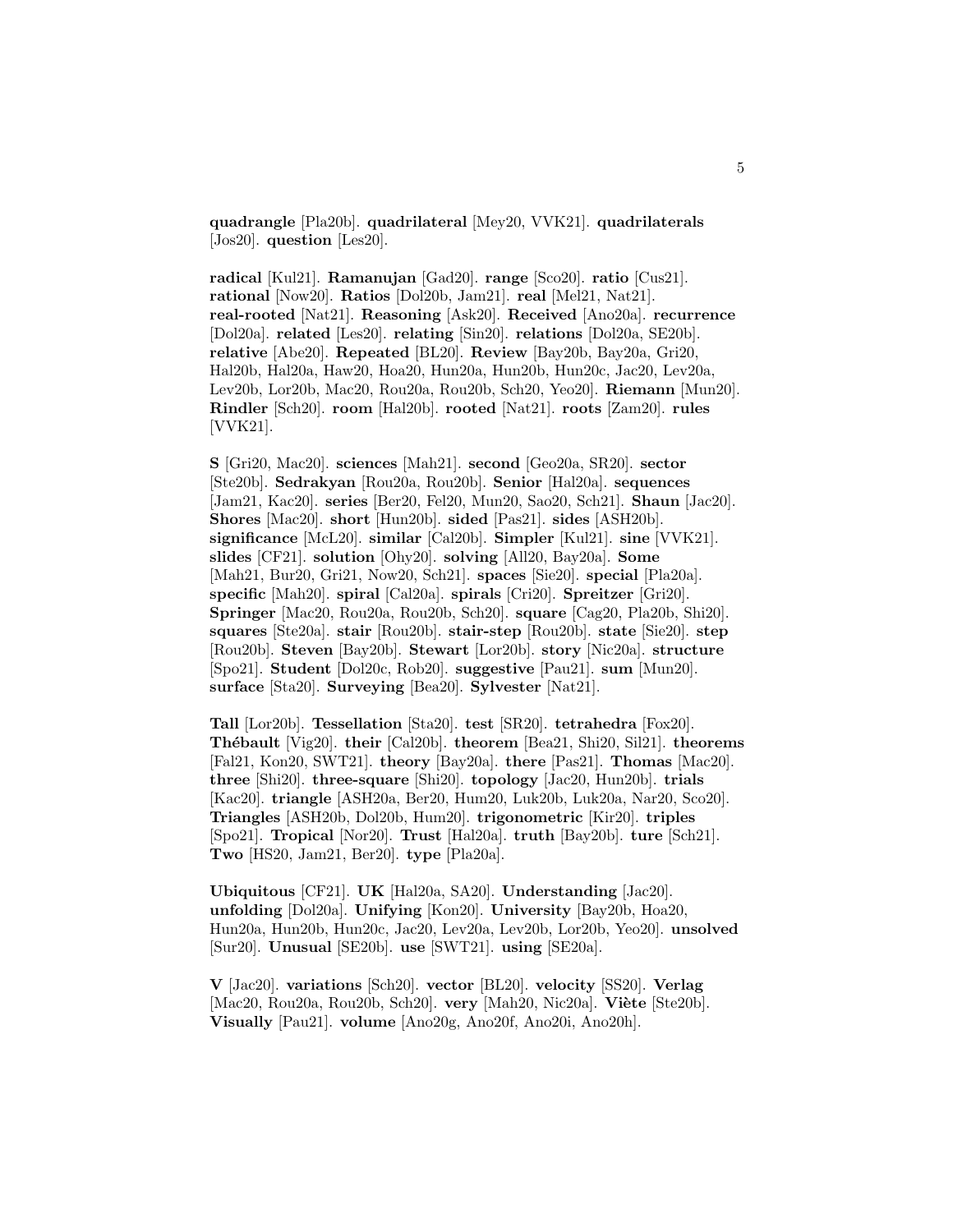**W** [Hoa20]. **way** [Mey20]. **ways** [Jam21]. **whose** [ASH20b]. **Wilson** [Kon20]. **Without** [Ber20, Cag20, Kir20, Pla20b]. **Woodward** [Hun20a]. **Words** [Ber20, Cag20, Pla20b]. **Worst** [SS20]. **writing** [Lev20a, Lev20b].

**youth** [Sko20].

**zero** [Pla20a]. **zero-over-zero** [Pla20a]. **zeros** [Kob20, Mel21]. **zeta** [Mun20]. **zillions** [Hoa20].

# **References**

# **Abel:2020:REB**

[Abe20] Ulrich Abel. On the relative error between the binomial and the hypergeometric distribution. The Mathematical Gazette, 104(559): 136–142, March 2020. CODEN MAGAAS. ISSN 0025-5572 (print), 2056-6328 (electronic). URL https://www.cambridge.org/core/ journals/mathematical-gazette/article/on-the-relative-errorbetween-the-binomial-and-the-hypergeometric-distribution/ FF9C8D7F86D2CB2E3A570FD3237B470A.

# **Allen:2020:LGA**

[All20] Rory Allen. The Lie group approach to solving differential equations. The Mathematical Gazette, 104(559):82–106, March 2020. CODEN MAGAAS. ISSN 0025-5572 (print), 2056-6328 (electronic). URL https://www.cambridge.org/core/journals/ mathematical-gazette/article/lie-group-approach-to-solvingdifferential-equations/C826E2D74CA15AEC939FC75313DE288B.

#### **Anonymous:2020:BR**

[Ano20a] Anonymous. Books received. The Mathematical Gazette, 104(560): 382–384, July 2020. CODEN MAGAAS. ISSN 0025-5572 (print), 2056-6328 (electronic). URL https://www.cambridge.org/core/ journals/mathematical-gazette/article/books-received/A238F0651CEC2493307A4044E1E058

#### **Anonymous:2020:F**

[Ano20b] Anonymous. Feedback. The Mathematical Gazette, 104(560): 346–352, July 2020. CODEN MAGAAS. ISSN 0025-5572 (print), 2056-6328 (electronic). URL https://www.cambridge. org/core/journals/mathematical-gazette/article/feedback/ C78CFE260B34084344A2C99CD471DB1E.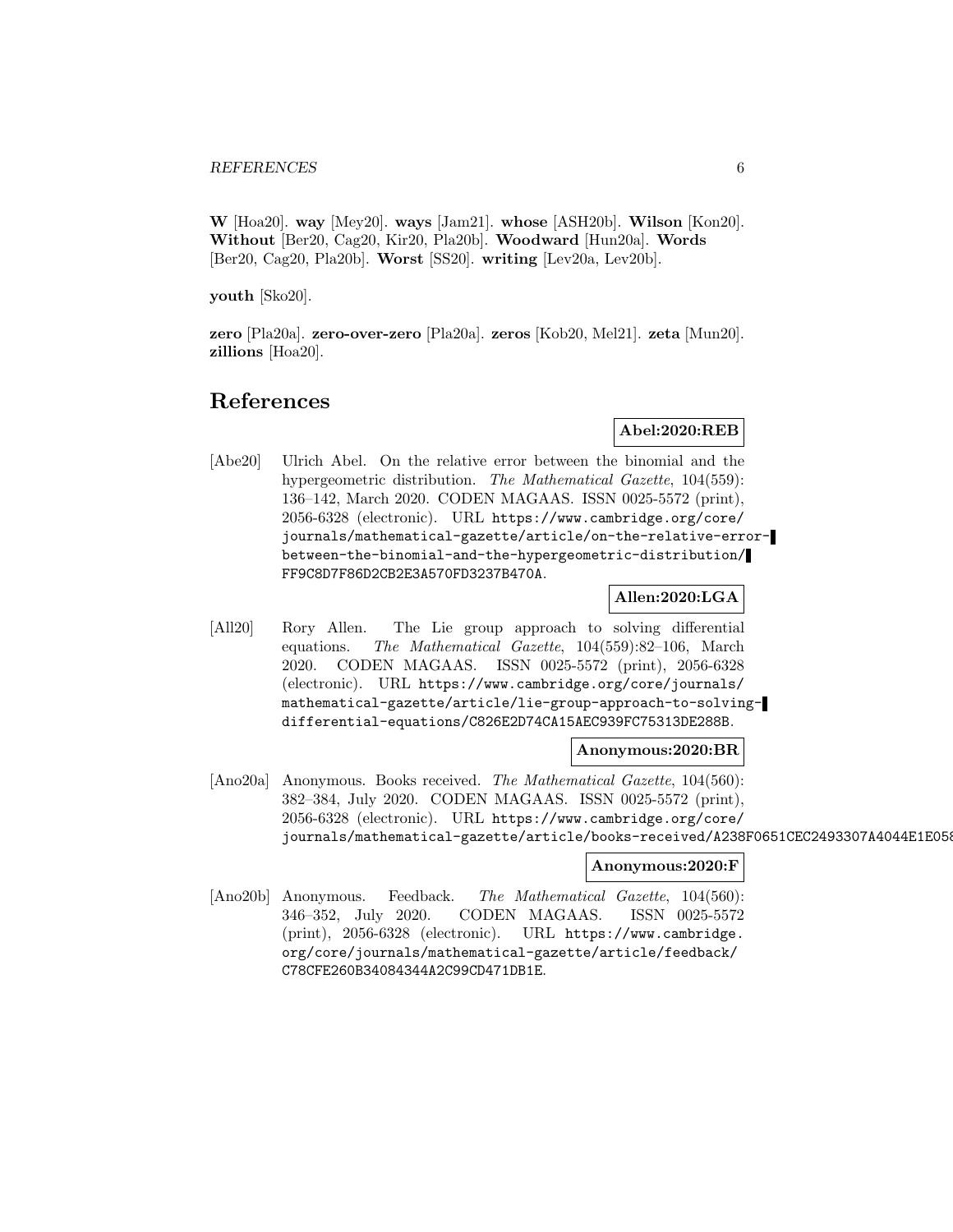#### **Anonymous:2020:PJ**

[Ano20c] Anonymous. In the pipeline for July 2020. The Mathematical Gazette, 104(559):106, March 2020. CODEN MAGAAS. ISSN 0025-5572 (print), 2056-6328 (electronic). URL https://www.cambridge.org/ core/journals/mathematical-gazette/article/in-the-pipelinefor-july-2020/B3325DE9700BF3D521A256244DCFE3B2.

#### **Anonymous:2020:PM**

[Ano20d] Anonymous. In the pipeline for March 2021. The Mathematical Gazette, 104(561):402, November 2020. CODEN MAGAAS. ISSN 0025-5572 (print), 2056-6328 (electronic). URL https://www. cambridge.org/core/journals/mathematical-gazette/article/ in-the-pipeline-for-march-2021/2F526F2FEF7C2B056C96C60A44DEFA68.

#### **Anonymous:2020:PN**

[Ano20e] Anonymous. In the pipeline for November 2020. The Mathematical Gazette, 104(560):280, July 2020. CODEN MAGAAS. ISSN 0025- 5572 (print), 2056-6328 (electronic). URL https://www.cambridge. org/core/journals/mathematical-gazette/article/in-the-pipelinefor-november-2020/157BC7FC9EBB37AFD795E2D839A49AE9.

#### **Anonymous:2020:MVIb**

[Ano20f] Anonymous. MAG volume 104 issue 559 cover and back matter. The Mathematical Gazette, 104(559):b1–b2, March 2020. CODEN MAGAAS. ISSN 0025-5572 (print), 2056-6328 (electronic). URL https://www.cambridge.org/core/journals/ mathematical-gazette/article/mag-volume-104-issue-559-coverand-back-matter/10249CCCE52B1B3E7A4C648B39C3F16A.

#### **Anonymous:2020:MVIa**

[Ano20g] Anonymous. MAG volume 104 issue 559 cover and front matter. The Mathematical Gazette, 104(559):f1–f2, March 2020. CODEN MAG-AAS. ISSN 0025-5572 (print), 2056-6328 (electronic). URL https:// www.cambridge.org/core/journals/mathematical-gazette/article/ mag-volume-104-issue-559-cover-and-front-matter/B5DC709C849BEF54DBD42A558A8DEB4B.

#### **Anonymous:2020:MVId**

[Ano20h] Anonymous. MAG volume 104 issue 560 cover and back matter. The Mathematical Gazette, 104(560):b1–b2, July 2020. CODEN MAG-AAS. ISSN 0025-5572 (print), 2056-6328 (electronic). URL https:// www.cambridge.org/core/journals/mathematical-gazette/article/ mag-volume-104-issue-560-cover-and-back-matter/78E8BF0C5E6F7703B6497A2E71CC3E32.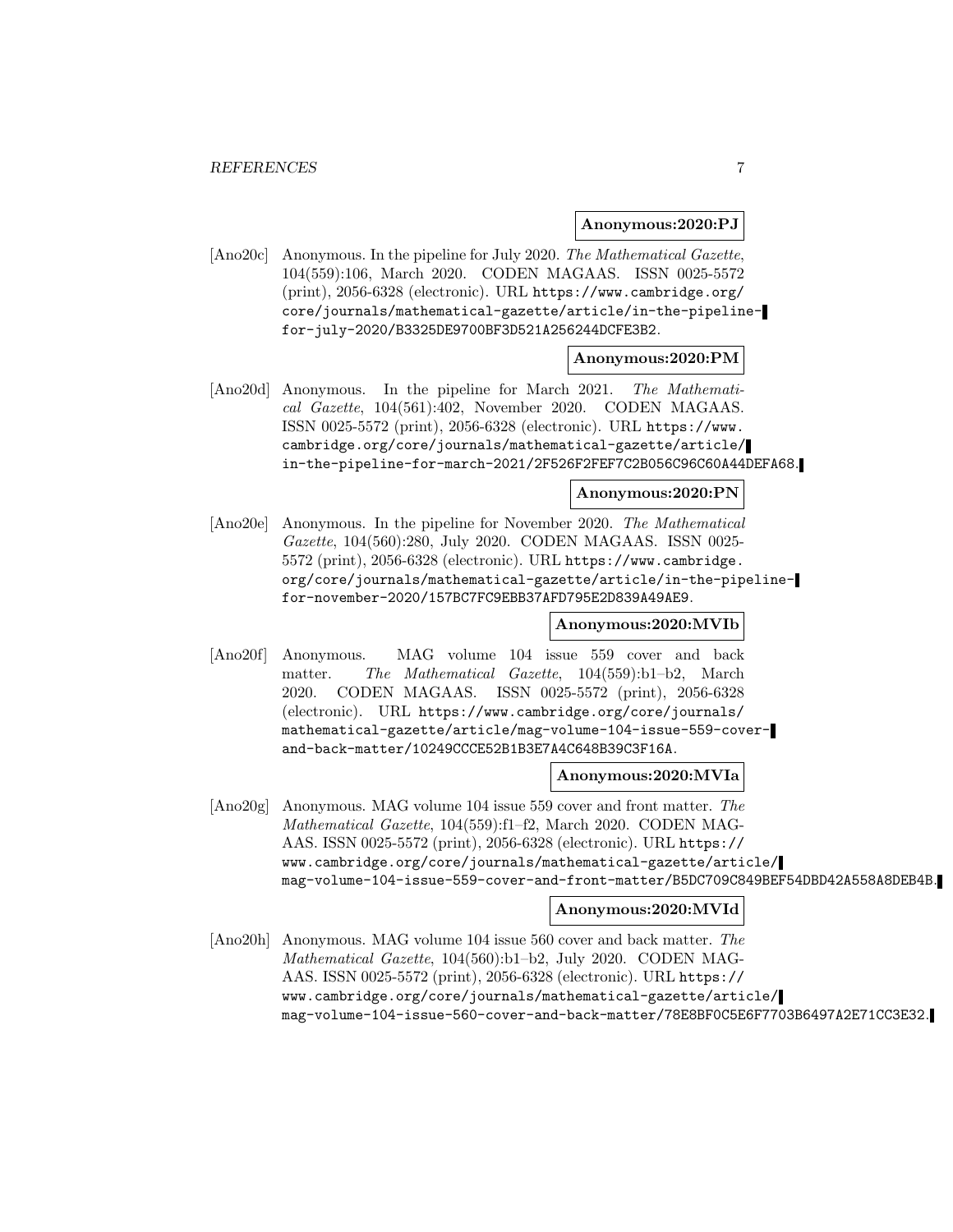**Anonymous:2020:MVIc**

[Ano20i] Anonymous. MAG volume 104 issue 560 cover and front matter. The Mathematical Gazette, 104(560):f1–f2, July 2020. CODEN MAG-AAS. ISSN 0025-5572 (print), 2056-6328 (electronic). URL https:// www.cambridge.org/core/journals/mathematical-gazette/article/ mag-volume-104-issue-560-cover-and-front-matter/164AE04B5650B0B97821F81ACCD78377.

#### **Anonymous:2021:PJ**

[Ano21] Anonymous. In the pipeline for July 2021. The Mathematical Gazette, 105(562):97, March 2021. CODEN MAGAAS. ISSN 0025-5572 (print), 2056-6328 (electronic). URL https://www.cambridge.org/ core/journals/mathematical-gazette/article/in-the-pipelinefor-july-2021/C0D05BABD0E6DE27BB6E77C94D0898B3.

### **Abu-Saymeh:2020:NBP**

[ASH20a] Sadi Abu-Saymeh and Mow Affaq Hajja. Notes on the Brocard points and angles of a triangle. The Mathematical Gazette, 104 (559):49–62, March 2020. CODEN MAGAAS. ISSN 0025-5572 (print), 2056-6328 (electronic). URL https://www.cambridge.org/ core/journals/mathematical-gazette/article/notes-on-thebrocard-points-and-angles-of-a-triangle/7C971B3A6908834843EC08A4822CB07F.

# **Abu-Saymeh:2020:TWS**

[ASH20b] Sadi Abu-Saymeh and Mowaffaq Hajja. Triangles whose sides form an arithmetic progression. The Mathematical Gazette, 104(561):469– 481, November 2020. CODEN MAGAAS. ISSN 0025-5572 (print), 2056-6328 (electronic). URL https://www.cambridge.org/core/ journals/mathematical-gazette/article/triangles-whose-sidesform-an-arithmetic-progression/0B040986D8F60A451B92513600877D7B.

# **Askew:2020:RMH**

[Ask20] Mike Askew. Reasoning as a mathematical habit of mind. The Mathematical Gazette, 104(559):1–11, March 2020. CODEN MAGAAS. ISSN 0025-5572 (print), 2056-6328 (electronic). URL https://www. cambridge.org/core/journals/mathematical-gazette/article/ reasoning-as-a-mathematical-habit-of-mind/A2AD50CFA49800ECF3DD7637D42250EE.

### **Baumslag:2021:IDL**

[Bau21] Benjamin Baumslag. 105.08 An infinitesimal definition of limit. The Mathematical Gazette, 105(562):126–129, March 2021. CODEN MA-GAAS. ISSN 0025-5572 (print), 2056-6328 (electronic). URL https: //www.cambridge.org/core/journals/mathematical-gazette/article/ 10508-an-infinitesimal-definition-of-limit/6717E831A3423282BEC61551AA4941DF.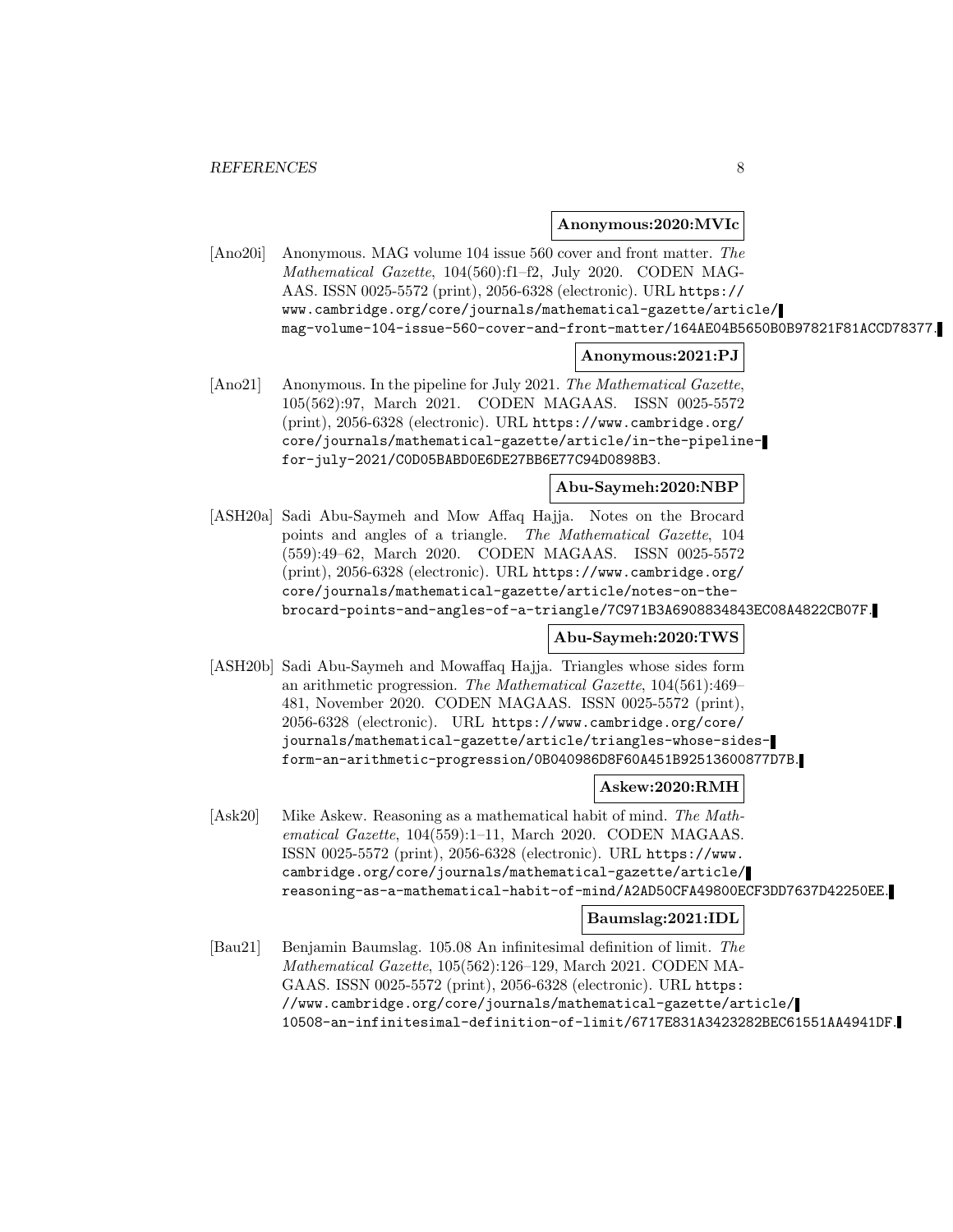#### **Baylis:2020:BRM**

[Bay20a] John Baylis. Book review: Methods of solving number theory problems by Ellina Grigorieva, pp. 391, £37.99 (hard), ISBN 978-3-319-90914- 1, Birkhäuser (2018). The Mathematical Gazette, 104(560):378–380, July 2020. CODEN MAGAAS. ISSN 0025-5572 (print), 2056-6328 (electronic). URL https://www.cambridge.org/core/journals/ mathematical-gazette/article/methods-of-solving-number-theoryproblems-by-ellina-grigorieva-pp-391-3799-hard-isbn-9783319909141 birkhauser-2018/A73A14B2C9A892111A3A8E581BD053EC.

## **Baylis:2020:BRE**

[Bay20b] John Baylis. Book review: The error of truth by Steven J. Osterlind, pp. 352, £25 (hard), ISBN 978-0-19883-160-0, Oxford University Press (2019). The Mathematical Gazette, 104(560):364–366, July 2020. CODEN MAGAAS. ISSN 0025-5572 (print), 2056-6328 (electronic). URL https://www.cambridge.org/core/journals/ mathematical-gazette/article/error-of-truth-by-steven-josterlind-pp-352-25-hard-isbn-9780198831600-oxford-universitypress-2019/26313470E4EDFBCEB79DBE54BB927D2D.

#### **Brown:2020:EIE**

[BB20] Geoffrey Brown and Narayanaswamy Balakrishnan. Extensions of an identity of Euler. The Mathematical Gazette, 104(560):241–246, July 2020. CODEN MAGAAS. ISSN 0025-5572 (print), 2056-6328 (electronic). URL https://www.cambridge.org/core/journals/ mathematical-gazette/article/extensions-of-an-identity-ofeuler/30B79A84247855CD0A6088167180C04E.

#### **Beardon:2020:SHP**

[Bea20] A. F. Beardon. 104.24 Surveying in the hyperbolic plane. The Mathematical Gazette, 104(560):341–343, July 2020. CODEN MAGAAS. ISSN 0025-5572 (print), 2056-6328 (electronic). URL https://www. cambridge.org/core/journals/mathematical-gazette/article/ 10424-surveying-in-the-hyperbolic-plane/7373B904A0C80E528BA081EBDCE7AFDB.

# **Beardon:2021:PTD**

[Bea21] A. F. Beardon. Pitot's theorem, dynamic geometry and conics. The Mathematical Gazette, 105(562):52–60, March 2021. CODEN MAG-AAS. ISSN 0025-5572 (print), 2056-6328 (electronic). URL https:// www.cambridge.org/core/journals/mathematical-gazette/article/ pitots-theorem-dynamic-geometry-and-conics/3E40A70B857EEEAAC5A6FDBAB4BF419B.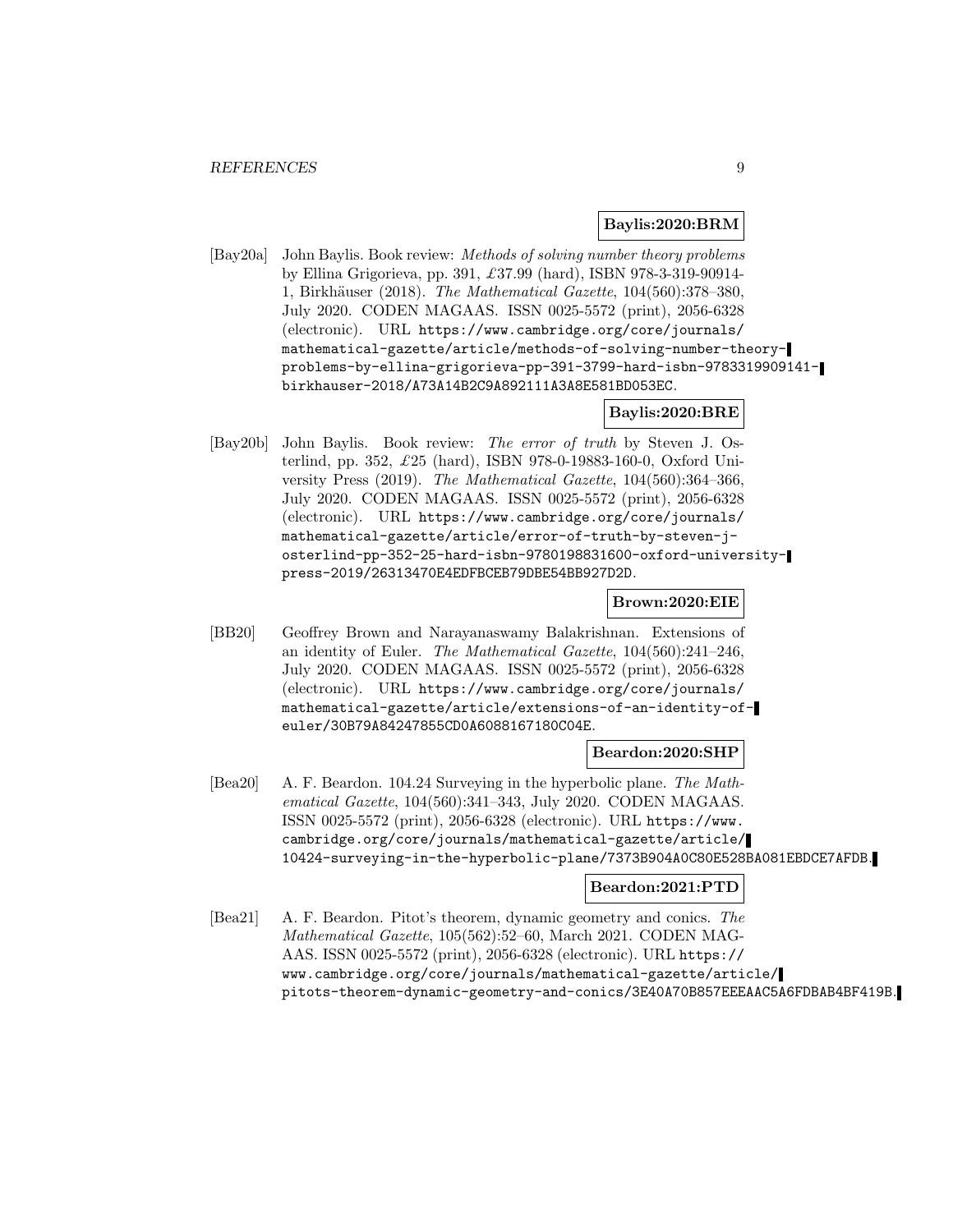#### **Berendonk:2020:ASE**

[Ber20] Stephan Berendonk. 104.10 Alternating series in an equilateral triangle — two proofs without words. The Mathematical Gazette,  $104$ (559):170–171, March 2020. CODEN MAGAAS. ISSN 0025-5572 (print), 2056-6328 (electronic). URL https://www.cambridge.org/ core/journals/mathematical-gazette/article/10410-alternatingseries-in-an-equilateral-triangle-two-proofs-without-words/ A70D4A6E7621AFC9BC884F92D806C49C.

# **Beardon:2020:CFX**

[BG20] Alan F. Beardon and Russell A. Gordon. The convexity of the function  $y = E(x)$  defined by  $x^y = y^x$ . The Mathematical Gazette, 104(559):36–43, March 2020. CODEN MAGAAS. ISSN 0025-5572 (print), 2056-6328 (electronic). URL https://www.cambridge.org/ core/journals/mathematical-gazette/article/convexity-ofthe-function-y-ex-defined-by-xy-yx/65AE9DCC0ED961A8E5738AE62E4DD4F9.

#### **Beardon:2020:RVP**

[BL20] A. F. Beardon and N. Lord. Repeated vector products. The Mathematical Gazette, 104(561):460–468, November 2020. CODEN MAG-AAS. ISSN 0025-5572 (print), 2056-6328 (electronic). URL https:// www.cambridge.org/core/journals/mathematical-gazette/article/ repeated-vector-products/36476DE71FA170862ADD6976130B7006.

### **Buritica:2020:ESP**

[Bur20] Andres Buritica. Equations of some plane figures. The Mathematical Gazette, 104(560):288–295, July 2020. CODEN MAGAAS. ISSN 0025-5572 (print), 2056-6328 (electronic). URL https://www. cambridge.org/core/journals/mathematical-gazette/article/ equations-of-some-plane-figures/0EF29AF269B5892724D4B73B5742CC99.

#### **Caglayan:2020:PWE**

[Cag20] Günhan Caglayan. 104.25 Proof without words: Every central octagonal number is an odd square. The Mathematical Gazette, 104 (560):343, July 2020. CODEN MAGAAS. ISSN 0025-5572 (print), 2056-6328 (electronic). URL https://www.cambridge.org/core/ journals/mathematical-gazette/article/10425-proof-withoutwords-every-central-octagonal-number-is-an-odd-square/094467300306B11F004946F3374AD

# **Calleja:2020:SPI**

[Cal20a] James Calleja. A spiral pattern investigation: making mathematical connections. The Mathematical Gazette, 104(560):262–270, July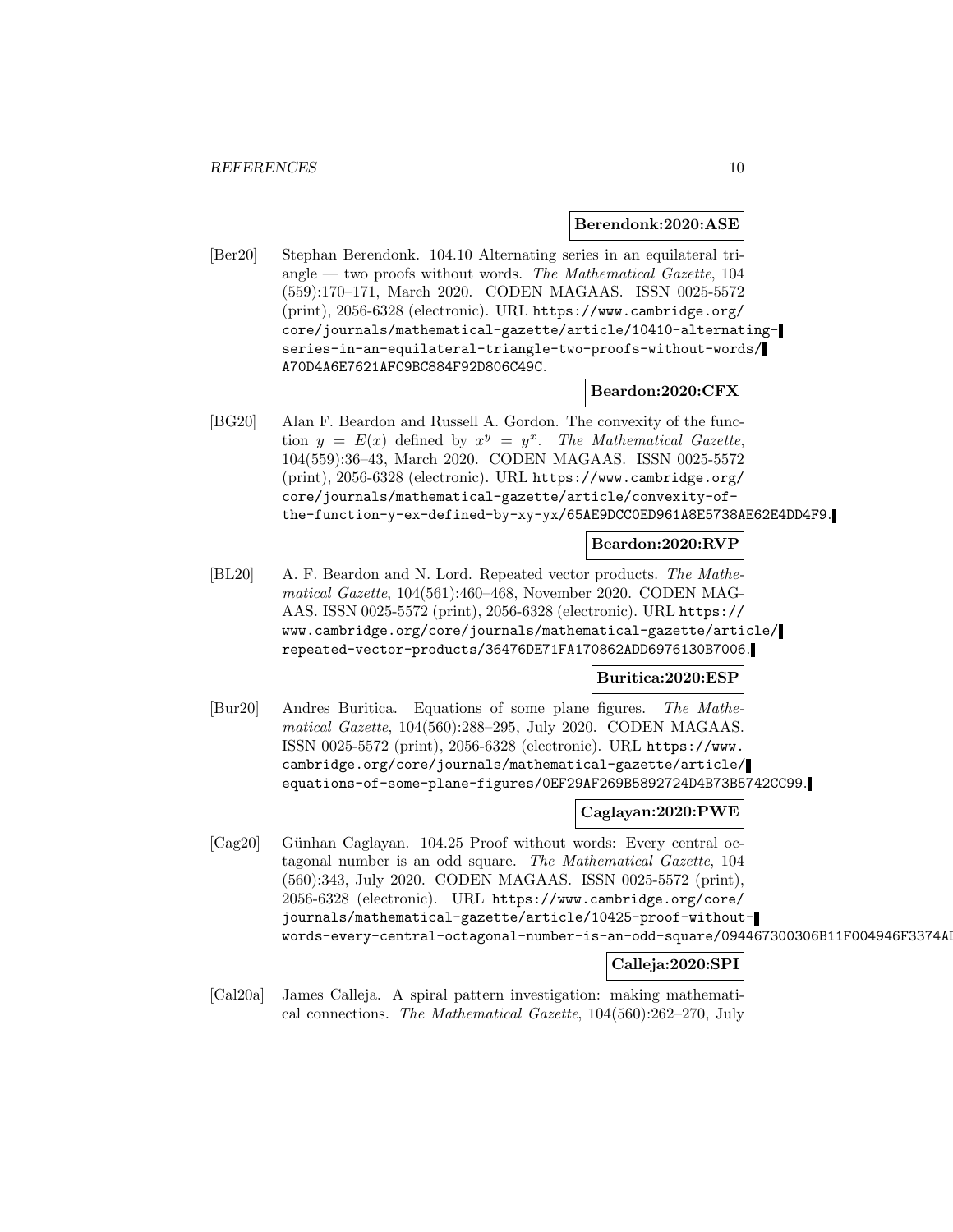2020. CODEN MAGAAS. ISSN 0025-5572 (print), 2056-6328 (electronic). URL https://www.cambridge.org/core/journals/ mathematical-gazette/article/spiral-pattern-investigationmaking-mathematical-connections/C367658871A92F8D8266EB1FC04CE188.

#### **Calugareanu:2020:MST**

[Cal20b] Grigore Calugareanu. Matrices that are similar to their inverses. The Mathematical Gazette, 104(559):116–124, March 2020. CODEN MAGAAS. ISSN 0025-5572 (print), 2056-6328 (electronic). URL https://www.cambridge.org/core/journals/ mathematical-gazette/article/matrices-that-are-similar-totheir-inverses/EA4EE844A828FAAA16ADC035862C8D2A.

# **Crilly:2021:UCP**

[CF21] Tony Crilly and Colin R. Fletcher. Ubiquitous cousins and parental slides. The Mathematical Gazette, 105(562):27–39, March 2021. CODEN MAGAAS. ISSN 0025-5572 (print), 2056-6328 (electronic). URL https://www.cambridge.org/core/journals/ mathematical-gazette/article/ubiquitous-cousins-and-parentalslides/DFE016C05EB5D2A2E73EBA9ED6DF9C4E.

# **Corless:2020:IFC**

[CJS20] Robert M. Corless, David J. Jeffrey, and David R. Stoutemyer. Integrals of functions containing parameters. The Mathematical Gazette, 104(561):412–426, November 2020. CODEN MAGAAS. ISSN 0025- 5572 (print), 2056-6328 (electronic). URL https://www.cambridge. org/core/journals/mathematical-gazette/article/integralsof-functions-containing-parameters/0D5DEC55DF2CDB7A1AD29FFA029EC782.

# **Crilly:2020:FDS**

[Cri20] Tony Crilly. A family of discrete spirals. The Mathematical Gazette, 104(560):215–224, July 2020. CODEN MAGAAS. ISSN 0025-5572 (print), 2056-6328 (electronic). URL https://www.cambridge.org/ core/journals/mathematical-gazette/article/family-of-discretespirals/4D574D2B84F4AB3621BD52E7C9399D0A.

# **Cusmariu:2021:GRE**

[Cus21] Adolf Cusmariu. 105.07 A golden ratio enigma. The Mathematical Gazette, 105(562):125–126, March 2021. CODEN MAGAAS. ISSN 0025-5572 (print), 2056-6328 (electronic). URL https://www. cambridge.org/core/journals/mathematical-gazette/article/ 10507-a-golden-ratio-enigma/137F3706EA4CD3FCE1D8A974F6C6D7BB.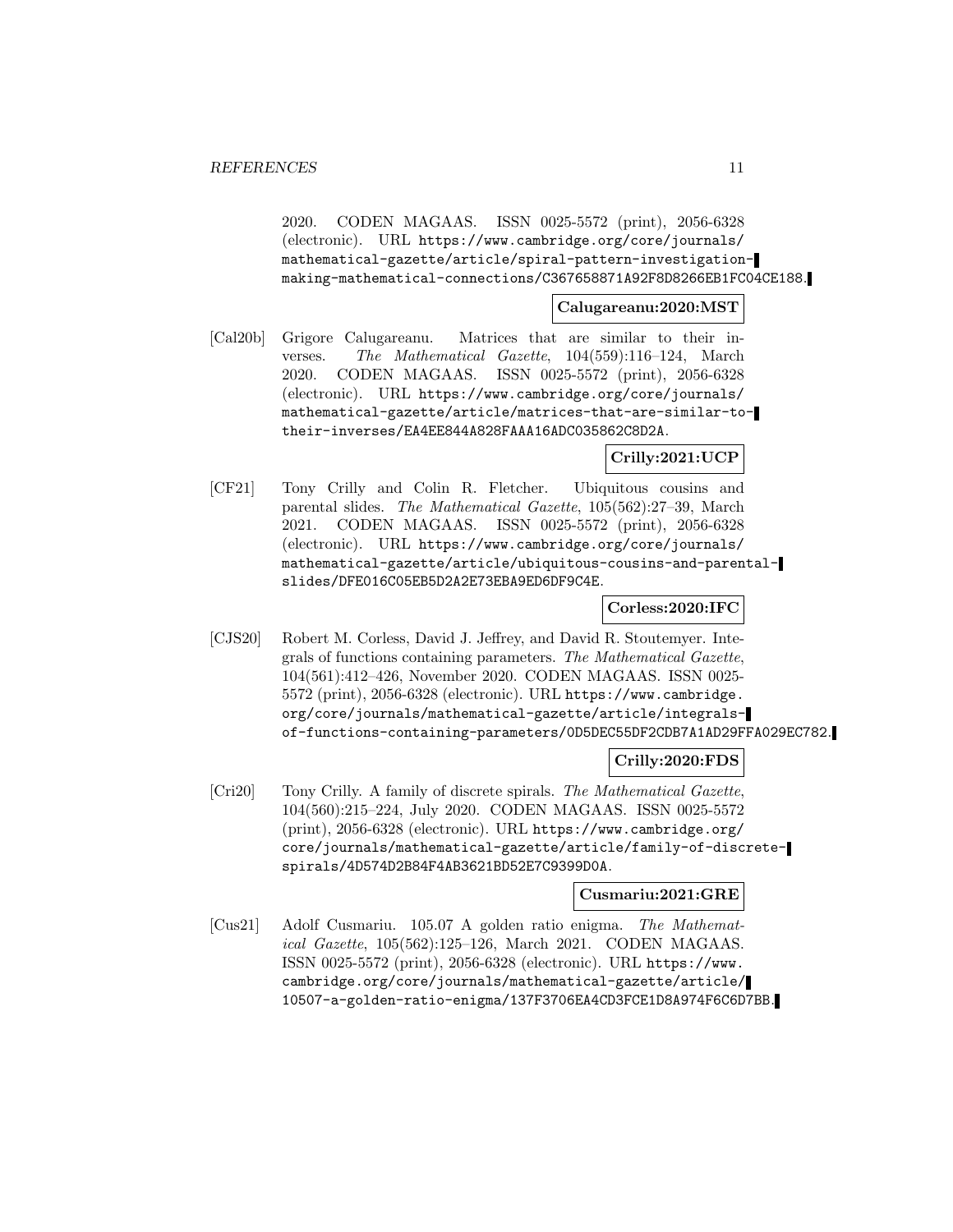#### **Dolan:2020:GUR**

[Dol20a] Stan Dolan. The geometric unfolding of recurrence relations. The Mathematical Gazette, 104(561):403–411, November 2020. CODEN MAGAAS. ISSN 0025-5572 (print), 2056-6328 (electronic). URL https://www.cambridge.org/core/journals/mathematical-gazette/ article/geometric-unfolding-of-recurrence-relations/11C2974CAFDA3E476DEBB21EAD8B409

# **Dolan:2020:RHT**

[Dol20b] Stan Dolan. Ratios in Heronian triangles. The Mathematical Gazette, 104(560):193–208, July 2020. CODEN MAGAAS. ISSN 0025-5572 (print), 2056-6328 (electronic). URL https://www.cambridge.org/ core/journals/mathematical-gazette/article/ratios-in-heroniantriangles/09561344BC7C9068244414E2DB38202D.

# **Dolan:2020:SPC**

[Dol20c] Stan Dolan. Student problem corner. The Mathematical Gazette, 104(560):359–361, July 2020. CODEN MAGAAS. ISSN 0025-5572 (print), 2056-6328 (electronic). URL https://www.cambridge.org/ core/journals/mathematical-gazette/article/student-problemcorner/DA40E5437CCC1648ADCFCDE48639FB0F.

## **Downes:2020:EGJ**

[Dow20] Rob Downes. 104.13 An elementary geometric justification for the cofactor expansion of a  $3\times3$  determinant. The Mathematical Gazette, 104(560):307–310, July 2020. CODEN MAGAAS. ISSN 0025- 5572 (print), 2056-6328 (electronic). URL https://www.cambridge. org/core/journals/mathematical-gazette/article/10413-anelementary-geometric-justification-for-the-cofactor-expansionof-a-3-3-determinant/E058B03F4832DDECD03AE1DBE8CEE21E.

#### **Falbo:2021:AGT**

[Fal21] Clement E. Falbo. 105.03 Almost Goldbach theorems. The Mathematical Gazette, 105(562):111–116, March 2021. CODEN MAGAAS. ISSN 0025-5572 (print), 2056-6328 (electronic). URL https://www. cambridge.org/core/journals/mathematical-gazette/article/ 10503-almost-goldbach-theorems/5D6B07369AE490E2842F2A681ABEB6BB.

#### **Fellner:2020:DMH**

[Fel20] Joseph P. Fellner. 104.15 Divergence of a modified harmonic series. The Mathematical Gazette, 104(560):313–315, July 2020. CODEN MAGAAS. ISSN 0025-5572 (print), 2056-6328 (electronic). URL https://www.cambridge.org/core/journals/mathematical-gazette/ article/10415-divergence-of-a-modified-harmonic-series/54DF18FE1F0E413FE44866BCEE07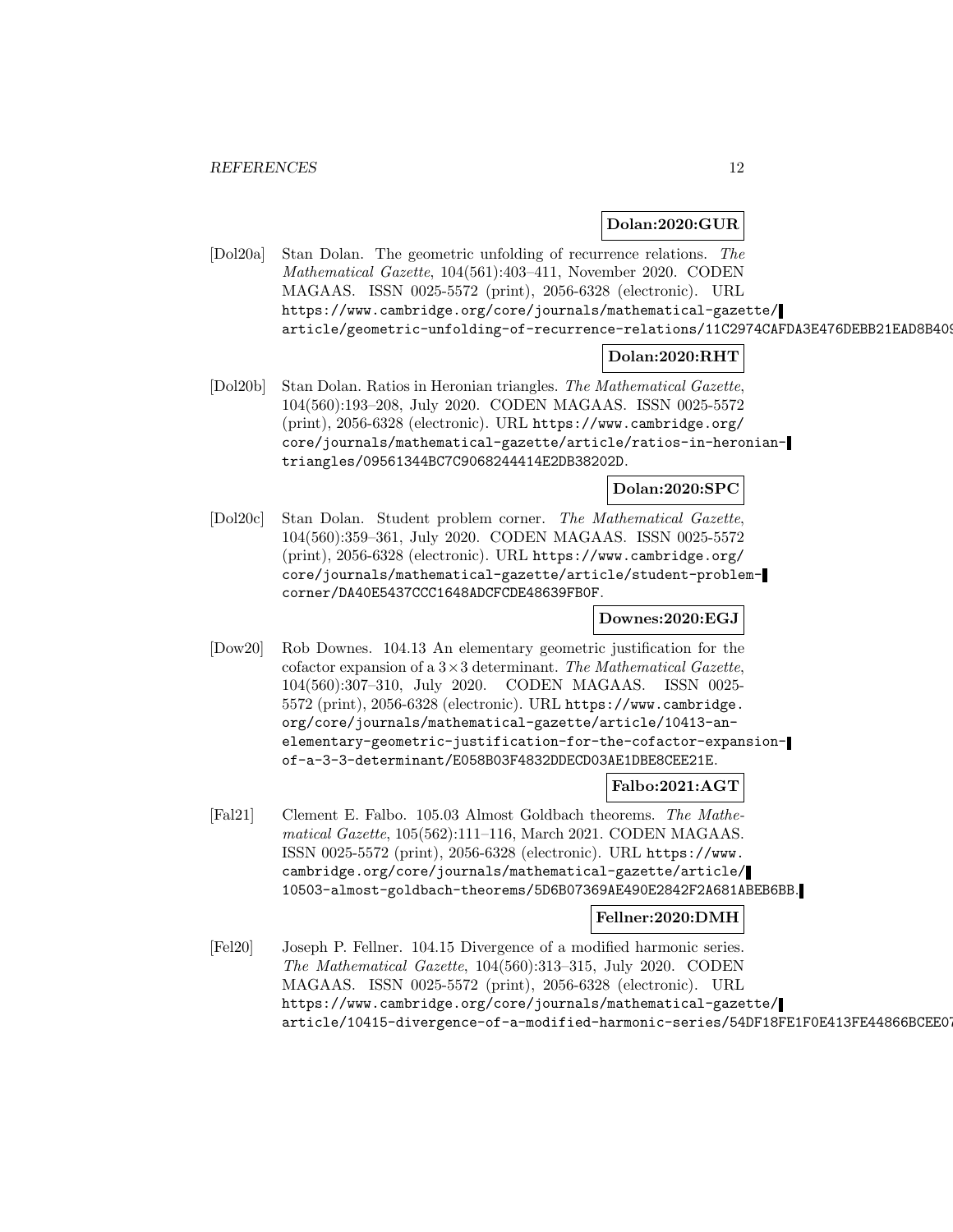# **Fox:2020:CTG**

[Fox20] Michael Fox. Constructing tetrahedra with given face areas. The Mathematical Gazette, 104(559):63–73, March 2020. CODEN MAG-AAS. ISSN 0025-5572 (print), 2056-6328 (electronic). URL https:// www.cambridge.org/core/journals/mathematical-gazette/article/ constructing-tetrahedra-with-given-face-areas/4332700B63745B4FBA9806D78AB272D7.

# **Gadbois:2020:CCF**

[Gad20] Steve Gadbois. 104.12 From calendar coincidence to factorials to Ramanujan. The Mathematical Gazette, 104(560):304–306, July 2020. CODEN MAGAAS. ISSN 0025-5572 (print), 2056-6328 (electronic). URL https://www.cambridge.org/core/journals/ mathematical-gazette/article/10412-from-calendar-coincidenceto-factorials-to-ramanujan/930D0724FC402DD8F71E95A7A3FC692F.

#### **George:2020:LSO**

[Geo20a] Glyn George. Limits and second order ordinary differential equations. The Mathematical Gazette, 104(559):44–48, March 2020. CODEN MAGAAS. ISSN 0025-5572 (print), 2056-6328 (electronic). URL https://www.cambridge.org/core/journals/ mathematical-gazette/article/limits-and-second-order-ordinarydifferential-equations/6798DD09910649200583C640EB57D120.

#### **George:2020:PP**

[Geo20b] Glyn George. Parallel probabilities. The Mathematical Gazette, 104(560):271–280, July 2020. CODEN MAGAAS. ISSN 0025- 5572 (print), 2056-6328 (electronic). URL https://www.cambridge. org/core/journals/mathematical-gazette/article/parallelprobabilities/FE5662BBE51AD2FDEEBA379B7A9163FC.

#### **Griffiths:2020:BRM**

[Gri20] Martin Griffiths. Book review: The mathematics of everyday life by Alfred S. Posamentier and Christian Spreitzer, pp. 424, \$25 (hard), ISBN 978-1-63388-387-1, Prometheus Books (2018). The Mathematical Gazette, 104(560):367–368, July 2020. CODEN MAGAAS. ISSN 0025-5572 (print), 2056-6328 (electronic). URL https://www. cambridge.org/core/journals/mathematical-gazette/article/ mathematics-of-everyday-life-by-alfred-s-posamentier-andchristian-spreitzer-pp-424-25-hard-isbn-9781633883871-prometheusbooks-2018/C259536B6EED105257751B61B7755D1C.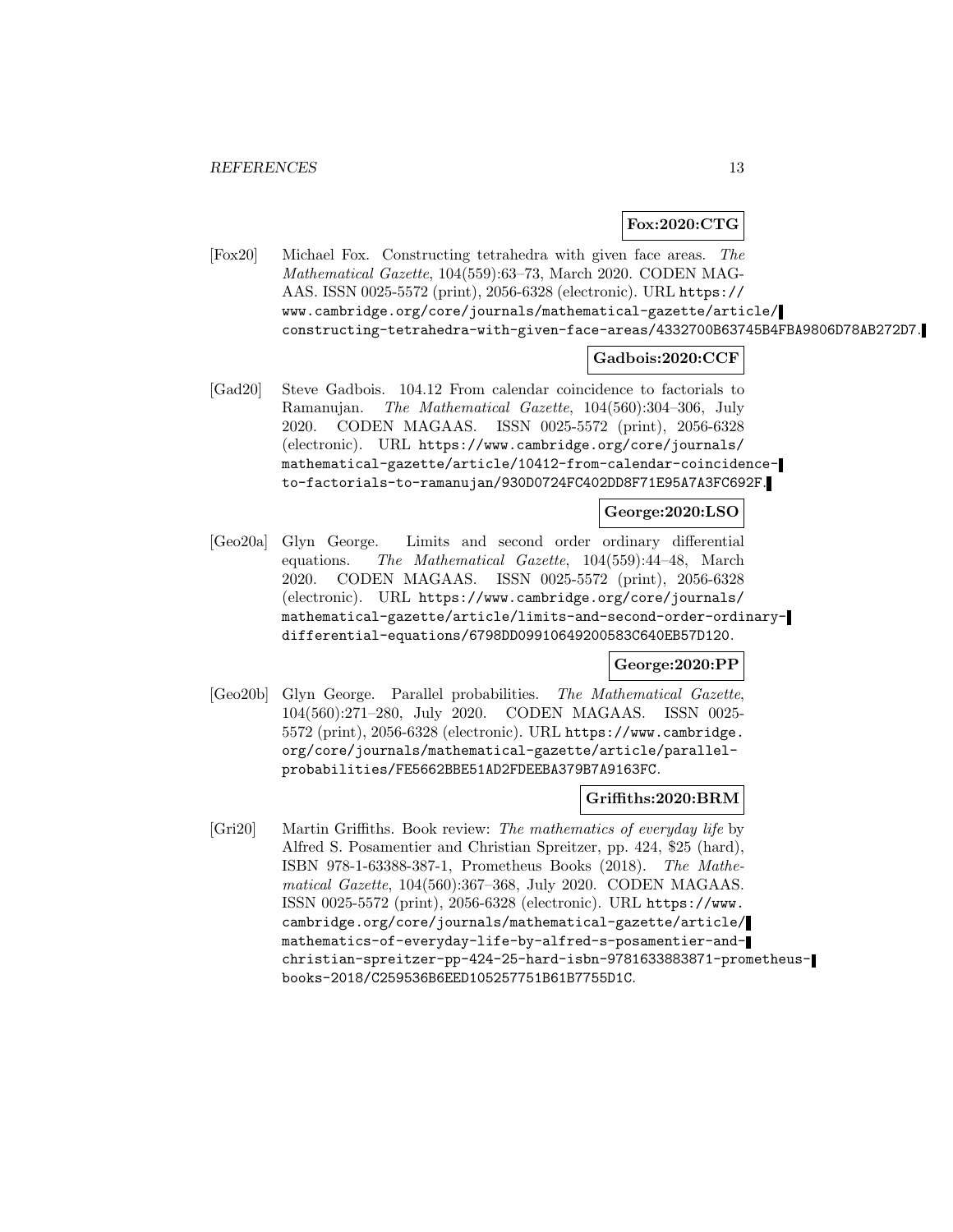#### **Griffiths:2021:SCF**

[Gri21] Martin Griffiths. 105.01 On some composite Fibonacci expressions. The Mathematical Gazette, 105(562):106–108, March 2021. CODEN MAGAAS. ISSN 0025-5572 (print), 2056-6328 (electronic). URL https://www.cambridge.org/core/journals/ mathematical-gazette/article/10501-on-some-composite-fibonacciexpressions/962C6CBAE91D197480CD67D200E9942F.

#### **Hajja:2020:MPG**

[Haj20] Mowaffaq Hajja. 104.17 More proofs of the AM–GM inequality. The Mathematical Gazette, 104(560):318–326, July 2020. CODEN MAGAAS. ISSN 0025-5572 (print), 2056-6328 (electronic). URL https://www.cambridge.org/core/journals/ mathematical-gazette/article/10417-more-proofs-of-the-amgminequality/089FD8AFA839D001F8C8BDC97E438896.

# **Hall:2020:BRS**

[Hal20a] Peter Hall. Book review: Senior problems by Andrew Jobbings, pp. 285, £16 (paper), ISBN 978-1-90600-133-9, UK Mathematics Trust (2018). The Mathematical Gazette, 104(560):380, July 2020. CODEN MAGAAS. ISSN 0025-5572 (print), 2056-6328 (electronic). URL https://www.cambridge.org/core/journals/ mathematical-gazette/article/senior-problems-by-andrew-jobbingspp-285-16-paper-isbn-9781906001339-uk-mathematics-trust-2018/C7306D3F5EFA4238A7568F666734FF8F.

#### **Hall:2020:BRR**

[Hal20b] Peter Hall. Book review: The room in the elephant by Chris Pritchard, pp. 208, £18 (paper), ISBN 978-1-91161-600-9, The Mathematical Association (2019). The Mathematical Gazette, 104 (560):381, July 2020. CODEN MAGAAS. ISSN 0025-5572 (print), 2056-6328 (electronic). URL https://www.cambridge.org/core/ journals/mathematical-gazette/article/room-in-the-elephantby-chris-pritchard-pp-208-18-paper-isbn-9781911616009-themathematical-association-2019/401E5F34F5F0CB2AF3954B83A56DEAA8.

#### **Hammond:2020:AFD**

[Ham20] Christopher N. B. Hammond. 104.16 Another function with discontinuous derivative. The Mathematical Gazette, 104(560):315–318, July 2020. CODEN MAGAAS. ISSN 0025-5572 (print), 2056-6328 (electronic). URL https://www.cambridge.org/core/journals/ mathematical-gazette/article/10416-another-function-withdiscontinuous-derivative/3C6F935A8B5E88C014808E96909DD1CC.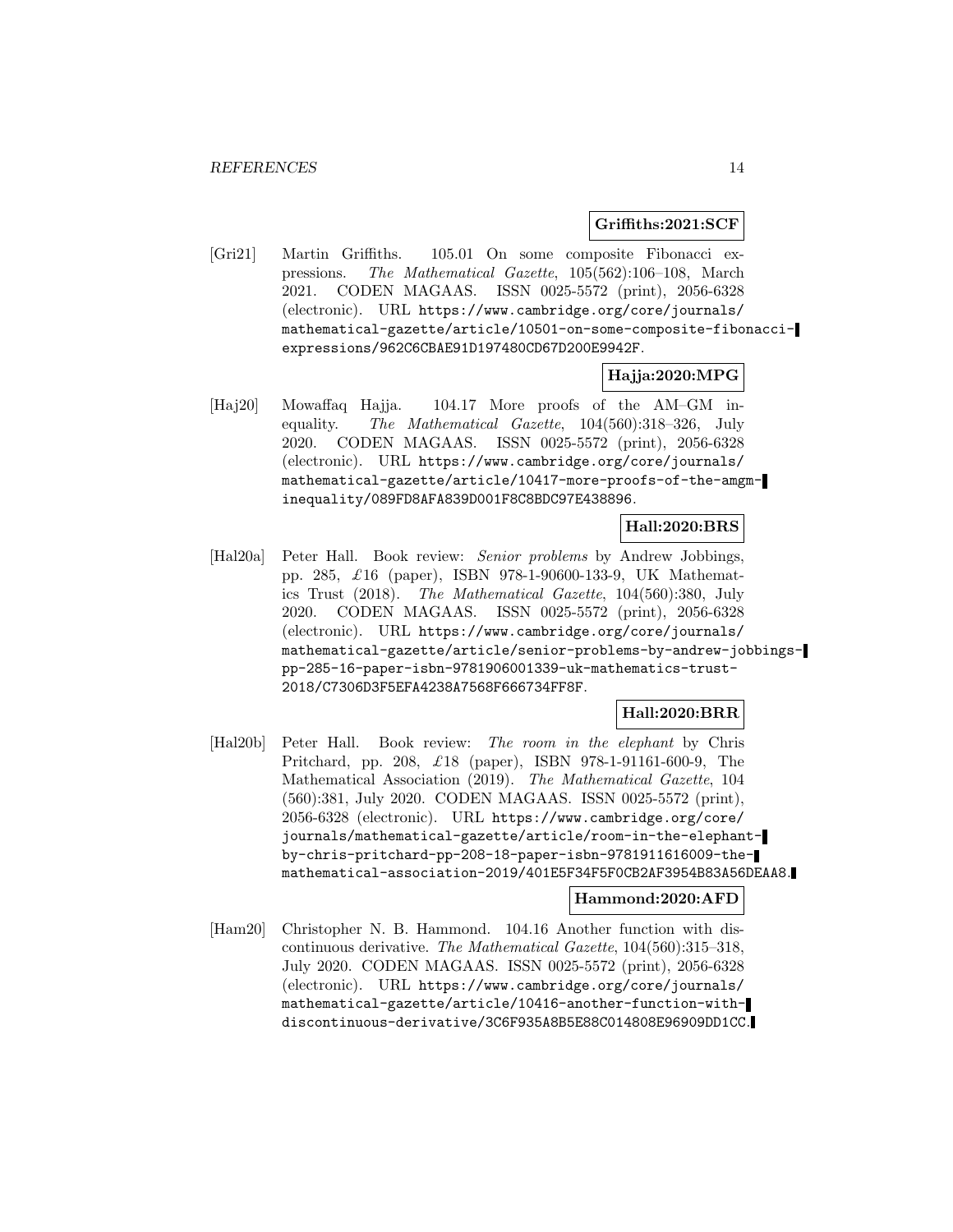#### **Haworth:2020:BRB**

[Haw20] Anne Haworth. Book review: The book of why by Judea Pearl, pp. 419, \$32 (hard), ISBN 978-0-46509-760-9, Basic Books (2018). The Mathematical Gazette, 104(560):366–367, July 2020. CODEN MAGAAS. ISSN 0025-5572 (print), 2056-6328 (electronic). URL https://www.cambridge.org/core/journals/ mathematical-gazette/article/book-of-why-by-judea-pearlpp-419-32-hard-isbn-9780465097609-basic-books-2018/A301B437EA11971F6AA8C68E382534A8

#### **Hoare:2020:BRM**

[Hoa20] Graham T. Q. Hoare. Book review: *Millions billions zillions* by Brian W. Kernighan, pp. 160, £17.99 (hard), ISBN 978-0-691-18277- 3, Princeton University Press (2018). The Mathematical Gazette, 104(560):362, July 2020. CODEN MAGAAS. ISSN 0025-5572 (print), 2056-6328 (electronic). URL https://www.cambridge. org/core/journals/mathematical-gazette/article/millionsbillions-zillions-by-brian-w-kernighan-pp-160-1799-hardisbn-9780691182773-princeton-university-press-2018/05F7430558CF469ECE3B524DA30A5678

#### **Hamzic:2020:TPG**

[HS20] Dina Kamber Hamzić and Zenan Sabanac. Two plane geometry problems approached through analytic geometry. The Mathematical Gazette, 104(560):255–261, July 2020. CODEN MAGAAS. ISSN 0025-5572 (print), 2056-6328 (electronic). URL https://www. cambridge.org/core/journals/mathematical-gazette/article/ two-plane-geometry-problems-approached-through-analyticgeometry/2323F2093AEFC6C3469630F3B4120D56.

#### **Humenberger:2020:FTG**

[Hum20] Hans Humenberger. 104.08 Finding triangles with given circummedial triangle. The Mathematical Gazette, 104(559):164–168, March 2020. CODEN MAGAAS. ISSN 0025-5572 (print), 2056-6328 (electronic). URL https://www.cambridge.org/core/journals/ mathematical-gazette/article/10408-finding-triangles-withgiven-circummedial-triangle/FC3417E92EF5765EC736C7879DC6DA7A.

#### **Hunacek:2020:BRF**

[Hun20a] Mark Hunacek. Book review: A first course in differential geometry by L. M. Woodward and J. Bolton, pp. 263, £29.99 (paper), ISBN 978-1-108-44102-5, Cambridge University Press (2018). The Mathematical Gazette, 104(560):374–376, July 2020. CODEN MAGAAS. ISSN 0025-5572 (print), 2056-6328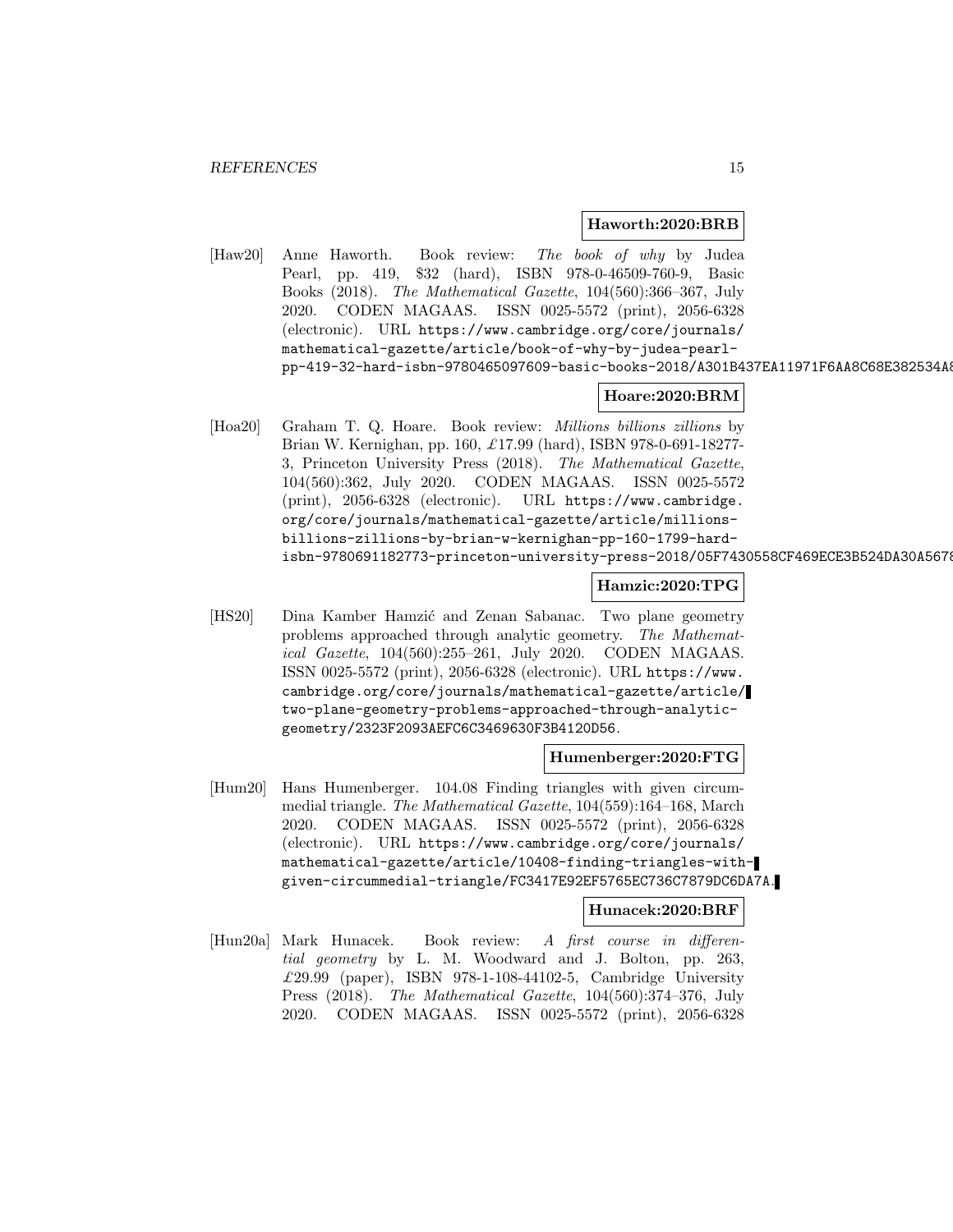(electronic). URL https://www.cambridge.org/core/journals/ mathematical-gazette/article/first-course-in-differentialgeometry-by-l-m-woodward-and-j-bolton-pp-263-2999-paperisbn-9781108441025-cambridge-university-press-2018/698118AFF0D74DE3D00B8E6067534088

# **Hunacek:2020:BRS**

[Hun20b] Mark Hunacek. Book review: A short course in differential topology by Bjorn Ian Dundas, pp. 251, £39.99 (hard), ISBN 978-1-10842-579- 7, Cambridge University Press (2018). The Mathematical Gazette, 104(560):371–373, July 2020. CODEN MAGAAS. ISSN 0025-5572 (print), 2056-6328 (electronic). URL https://www.cambridge.org/ core/journals/mathematical-gazette/article/short-coursein-differential-topology-by-bjorn-ian-dundas-pp-251-3999 hard-isbn-9781108425797-cambridge-university-press-2018/ 3638FC2C39FC0CD6EC6688A5BBA3C250.

# **Hunt:2020:BRB**

[Hun20c] Francis Hunt. Book review: Is that a big number? by Andrew C. A. Elliott, pp. 338, £18.99 (hard), ISBN 978-0-19882-122-9, Oxford University Press (2018). The Mathematical Gazette, 104(560):362–364, July 2020. CODEN MAGAAS. ISSN 0025-5572 (print), 2056-6328 (electronic). URL https://www.cambridge.org/core/journals/ mathematical-gazette/article/is-that-a-big-number-by-andrewc-a-elliott-pp-338-1899-hard-isbn-9780198821229-oxford-universitypress-2018/F39CDE62611B0921E2E10DE43EC61682.

## **Jacob:2020:BRU**

[Jac20] Niels Jacob. Book review: Understanding topology, a practical introduction by Shaun V. Ault, pp. 416,  $\pounds 74.00$  (hard), ISBN 978-1-42142-407-1, Johns Hopkins University Press (2018). The Mathematical Gazette, 104(559):189–190, March 2020. CODEN MAGAAS. ISSN 0025-5572 (print), 2056-6328 (electronic). URL https://www. cambridge.org/core/journals/mathematical-gazette/article/ understanding-topology-a-practical-introduction-by-shaunv-ault-pp-416-7400-hard-isbn-9781421424071-johns-hopkinsuniversity-press-2018/1E744E48732D2723E0A6DD02F0D394CC.

#### **Jameson:2020:HCA**

[Jam20] G. J. O. Jameson. How close is the approximation by Bernstein polynomials? The Mathematical Gazette, 104(561):482– 494, November 2020. CODEN MAGAAS. ISSN 0025-5572 (print), 2056-6328 (electronic). URL https://www.cambridge.org/ core/journals/mathematical-gazette/article/how-close-isthe-approximation-by-bernstein-polynomials/8977AED8E7B8FE95850F47F084567E86.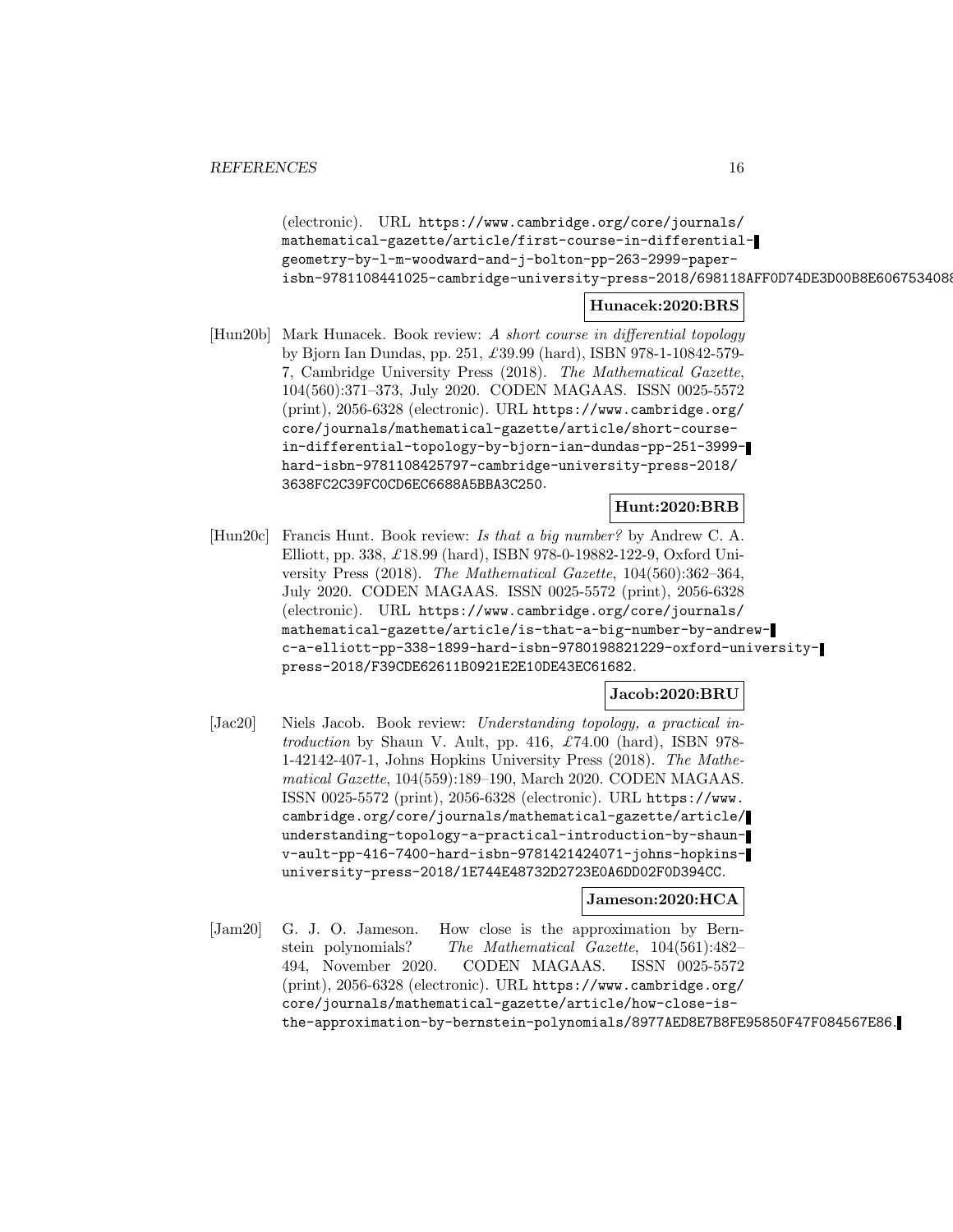#### **Jameson:2021:TWG**

[Jam21] G. J. O. Jameson. Two ways to generate monotonic sequences: convexity and ratios. The Mathematical Gazette, 105 (562):16–26, March 2021. CODEN MAGAAS. ISSN 0025-5572 (print), 2056-6328 (electronic). URL https://www.cambridge. org/core/journals/mathematical-gazette/article/two-waysto-generate-monotonic-sequences-convexity-and-ratios/2E4671537901ECAB78C7A5C952E455

#### **Josefsson:2020:CMQ**

[Jos20] Martin Josefsson. 104.20 A characterisation of midsquare quadrilaterals. The Mathematical Gazette, 104(560):331–335, July 2020. CODEN MAGAAS. ISSN 0025-5572 (print), 2056-6328 (electronic). URL https://www.cambridge.org/core/journals/ mathematical-gazette/article/10420-a-characterisation-ofmidsquare-quadrilaterals/E2F464B9D979E0B0F96E9627334F9D2C.

**Kaczkowski:2020:CSB**

[Kac20] Stephen Kaczkowski. Concurrent sequences of Bernoulli trials. The Mathematical Gazette, 104(561):435–448, November 2020. CODEN MAGAAS. ISSN 0025-5572 (print), 2056-6328 (electronic). URL https://www.cambridge.org/core/journals/ mathematical-gazette/article/concurrent-sequences-of-bernoullitrials/D750A8BB7B5F8436CB1E20D50EEA3B31.

**Kiradjiev:2020:PCT**

[Kir20] Kristian B. Kiradjiev. 104.31 Polygons and complex trigonometric identities without complex numbers. The Mathematical Gazette, 104 (561):522–527, November 2020. CODEN MAGAAS. ISSN 0025-5572 (print), 2056-6328 (electronic). URL https://www.cambridge.org/ core/journals/mathematical-gazette/article/10431-polygonsand-complex-trigonometric-identities-without-complex-numbers/ F10340B4846EE84F1BCD54413C4EAEA8.

#### **Kobal:2020:MZP**

[Kob20] Damjan Kobal. Matrix zeros of polynomials. The Mathematical Gazette, 104(559):27–35, March 2020. CODEN MAGAAS. ISSN 0025-5572 (print), 2056-6328 (electronic). URL https://www. cambridge.org/core/journals/mathematical-gazette/article/ matrix-zeros-of-polynomials/26893ED9800719FF827030074B9FF96B.

#### **Koner:2020:UWF**

[Kon20] Sourav Koner. 104.02 Unifying Wilson's and Fermat's congruence theorems. The Mathematical Gazette, 104(559):146–150, March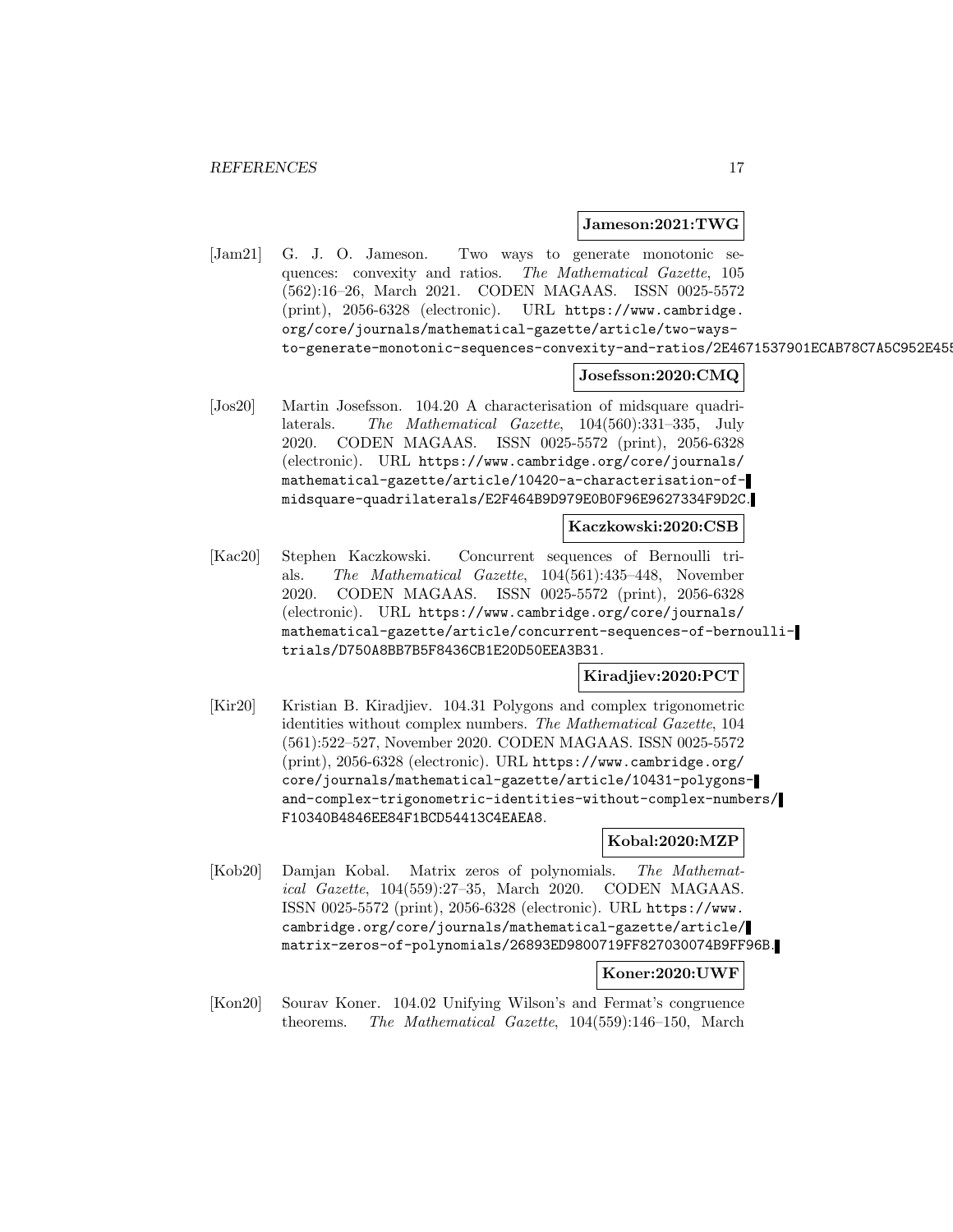2020. CODEN MAGAAS. ISSN 0025-5572 (print), 2056-6328 (electronic). URL https://www.cambridge.org/core/journals/ mathematical-gazette/article/10402-unifying-wilsons-andfermats-congruence-theorems/04A0030239F50ED5DEC70E1175E70FC2.

# **Kulkarni:2021:SDB**

[Kul21] Raghavendra G. Kulkarni. 105.05 Simpler derivation of Bring radical. The Mathematical Gazette, 105(562):120–121, March 2021. CODEN MAGAAS. ISSN 0025-5572 (print), 2056-6328 (electronic). URL https://www.cambridge.org/core/journals/ mathematical-gazette/article/10505-simpler-derivation-ofbring-radical/C1AF458601A7E6C769FC282FB698E4D4.

#### **Lescot:2020:AQR**

[Les20] Paul Lescot. An arithmetical question related to perfect numbers. The Mathematical Gazette, 104(559):20–26, March 2020. CODEN MAGAAS. ISSN 0025-5572 (print), 2056-6328 (electronic). URL https://www.cambridge.org/core/journals/mathematical-gazette/ article/an-arithmetical-question-related-to-perfect-numbers/ 55E6BB7DCA03A3BCDDDA807ED3F93BD7.

# **Leversha:2020:BRBa**

[Lev20a] Gerry Leversha. Book review: The best writing on mathematics 2017 by Mircea Pitici (ed.), pp. 224, £20.00, ISBN 978-0-691-17863- 9, Princeton University Press (2018). The Mathematical Gazette, 104(560):368–369, July 2020. CODEN MAGAAS. ISSN 0025-5572 (print), 2056-6328 (electronic). URL https://www.cambridge.org/ core/journals/mathematical-gazette/article/best-writingon-mathematics-2017-by-mircea-pitici-ed-pp-224-2000-isbn-9780691178639-princeton-university-press-2018/F806460C6FB7E7CB3414DD58C58B77EB.

#### **Leversha:2020:BRBb**

[Lev20b] Gerry Leversha. Book review: The best writing on mathematics 2018 by Mircea Pitici (ed.), pp. 250, £20.00, ISBN 978-0-691-18276- 6, Princeton University Press (2019). The Mathematical Gazette, 104(560):370–371, July 2020. CODEN MAGAAS. ISSN 0025-5572 (print), 2056-6328 (electronic). URL https://www.cambridge.org/ core/journals/mathematical-gazette/article/best-writingon-mathematics-2018-by-mircea-pitici-ed-pp-250-2000-isbn-9780691182766-princeton-university-press-2019/D43DE464B48D48613C677B6EEE87CE74.

# **Lord:2020:NNG**

[Lor20a] Ems Lord. Nurturing the next generation of mathematicians: the case for mathematical fluency. The Mathematical Gazette, 104(561):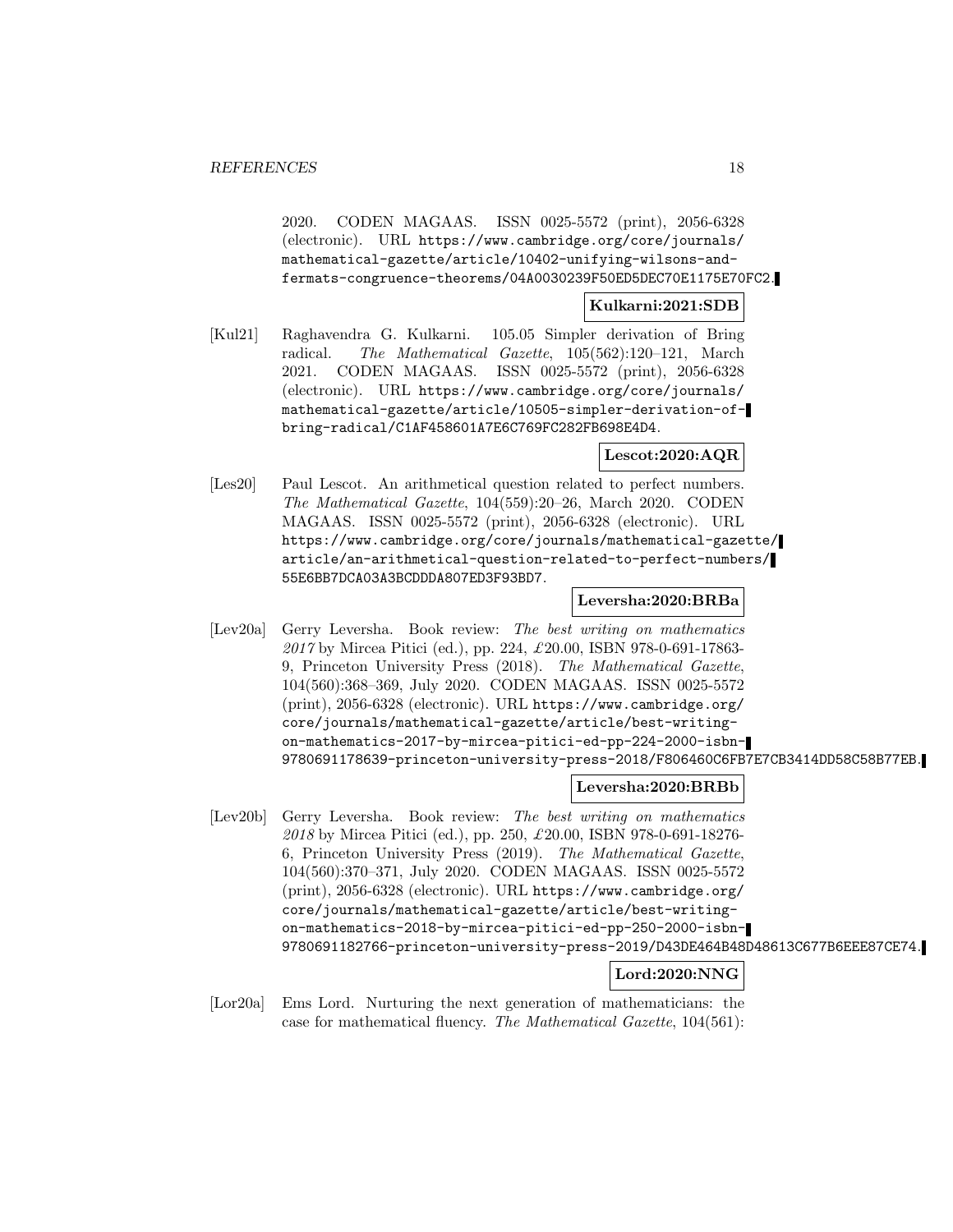385–394, November 2020. CODEN MAGAAS. ISSN 0025-5572 (print), 2056-6328 (electronic). URL https://www.cambridge.org/ core/journals/mathematical-gazette/article/nurturing-thenext-generation-of-mathematicians-the-case-for-mathematicalfluency/40BEE6C0E8B7A9B4297DBE7C402A0175.

**Lord:2020:BRC**

[Lor20b] Nick Lord. Book review: Complex analysis by Ian Stewart and David Tall (2nd edn.), pp. 389, £29.99 (paper), ISBN 978-1-108-43679-3, Cambridge University Press (2018). The Mathematical Gazette, 104 (559):187–189, March 2020. CODEN MAGAAS. ISSN 0025-5572 (print), 2056-6328 (electronic). URL https://www.cambridge.org/ core/journals/mathematical-gazette/article/complex-analysisby-ian-stewart-and-david-tall-2nd-edn-pp-389-2999-paperisbn-9781108436793-cambridge-university-press-2018/3E5D7FBF161D1B8086D5BE2723854561

# **Lord:2020:PCa**

[Lor20c] Nick Lord. Problem corner. The Mathematical Gazette, 104(559): 176–183, March 2020. CODEN MAGAAS. ISSN 0025-5572 (print), 2056-6328 (electronic). URL https://www.cambridge.org/core/ journals/mathematical-gazette/article/problem-corner/D96C4A53746F05B976172B71A5BA89

# **Lord:2020:PCb**

[Lor20d] Nick Lord. Problem corner. The Mathematical Gazette, 104(560): 353–358, July 2020. CODEN MAGAAS. ISSN 0025-5572 (print), 2056-6328 (electronic). URL https://www.cambridge.org/core/ journals/mathematical-gazette/article/problem-corner/96940A86EFBFAB06649EE453B5E028

#### **Lukarevski:2020:IAE**

[Luk20a] Martin Lukarevski. 104.07 An inequality for the altitudes of the excentral triangle. The Mathematical Gazette, 104(559): 161–164, March 2020. CODEN MAGAAS. ISSN 0025-5572 (print), 2056-6328 (electronic). URL https://www.cambridge. org/core/journals/mathematical-gazette/article/10407-aninequality-for-the-altitudes-of-the-excentral-triangle/FCD13CE98CB0FB59C91AD04AA632

#### **Lukarevski:2020:CTF**

[Luk20b] Martin Lukarevski. 104.21 The circummidarc triangle and the Finsler–Hadwiger inequality. The Mathematical Gazette, 104(560): 335–338, July 2020. CODEN MAGAAS. ISSN 0025-5572 (print), 2056-6328 (electronic). URL https://www.cambridge.org/core/ journals/mathematical-gazette/article/10421-the-circummidarctriangle-and-the-finslerhadwiger-inequality/7B25169B1C62D038A9A87A3205B78111.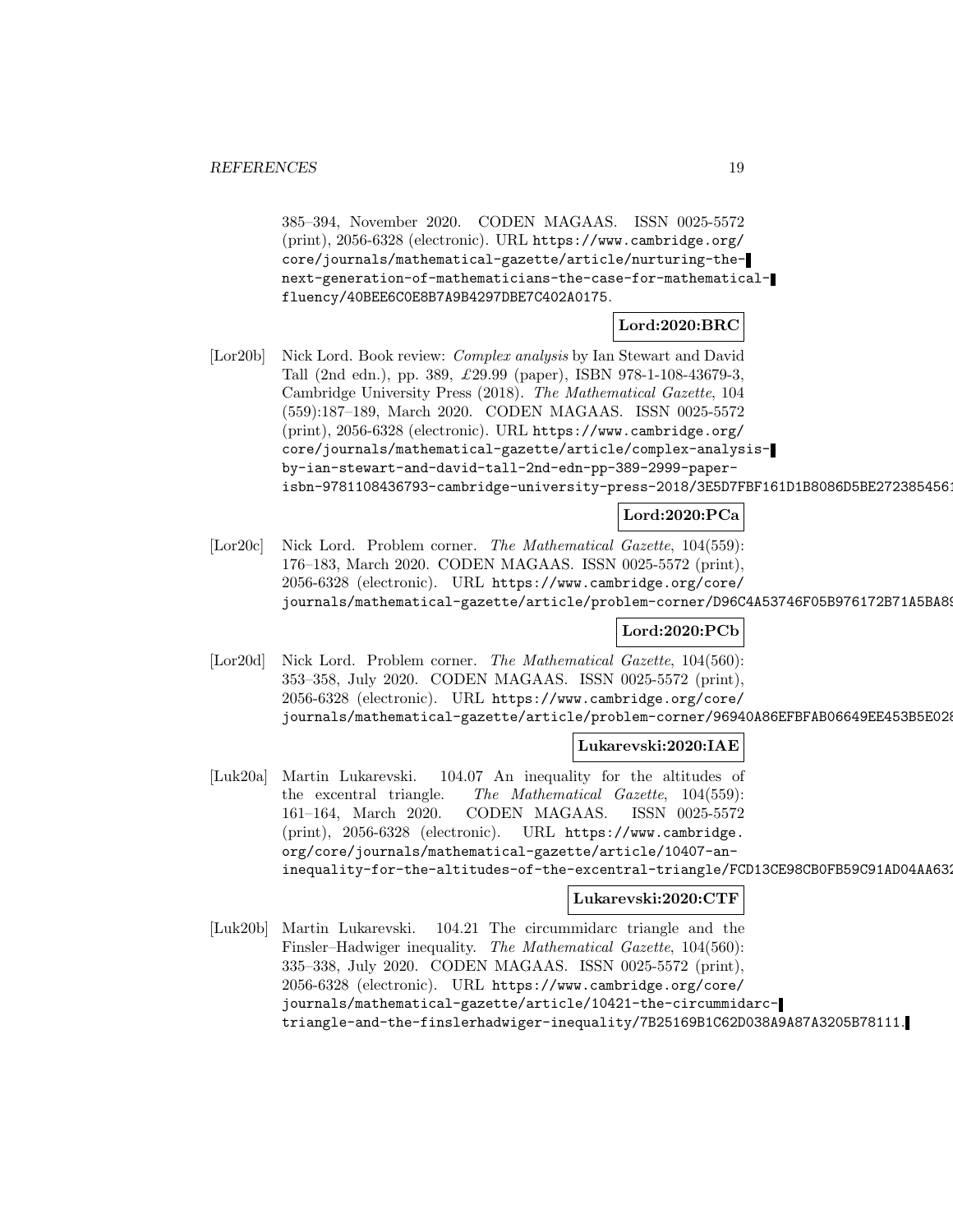#### **MacGregor:2020:BRA**

[Mac20] P. MacGregor. Book review: Applied linear algebra and matrix analysis (2nd edn.) by Thomas S. Shores, pp. 479,  $\pounds$ 59.99 (hard), ISBN 978-3-319-74747-7, also available as e-book, Springer Verlag (2018). The Mathematical Gazette, 104(560):376, July 2020. CODEN MAGAAS. ISSN 0025-5572 (print), 2056-6328 (electronic). URL https://www.cambridge.org/core/journals/ mathematical-gazette/article/applied-linear-algebra-andmatrix-analysis-2nd-edn-by-thomas-s-shores-pp-479-5999-hardisbn-9783319747477-also-available-as-ebook-springer-verlag-2018/9C7CEE60E38A78299ADDB5250D8A7822.

#### **Mahony:2020:EVS**

[Mah20] John D. Mahony. 104.29 On the evaluation of a very specific integral. The Mathematical Gazette, 104(561):518–519, November 2020. CODEN MAGAAS. ISSN 0025-5572 (print), 2056-6328 (electronic). URL https://www.cambridge.org/core/journals/ mathematical-gazette/article/10429-on-the-evaluation-ofa-very-specific-integral/9CA2B20716CC5C7AF7BADBE8DDDBDEDA.

#### **Mahony:2021:SMA**

[Mah21] John Mahony. Some mathematical appreciations in the physical sciences. The Mathematical Gazette, 105(562):4–15, March 2021. CODEN MAGAAS. ISSN 0025-5572 (print), 2056-6328 (electronic). URL https://www.cambridge.org/core/journals/ mathematical-gazette/article/some-mathematical-appreciationsin-the-physical-sciences/694A3A17F4D65B085F6BCADFA374E280.

#### **McBride:2021:PMN**

[MC21] Adam McBride and Barbara Cullingworth. Peter Michael Neumann OBE: (28 December 1940–18 December 2020). The Mathematical Gazette, 105(562):1–3, March 2021. CODEN MAGAAS. ISSN 0025- 5572 (print), 2056-6328 (electronic). URL https://www.cambridge. org/core/journals/mathematical-gazette/article/peter-michaelneumann-obe/4CEE751AE81731197FCEB1EB96FC30C7.

# **McLean:2020:WS**

[McL20] K. Robin McLean. What is the significance of  $b^2 = \frac{1}{2}(3+\sqrt{5})ac$ . The Mathematical Gazette, 104(559):107–115, March 2020. CODEN MAGAAS. ISSN 0025-5572 (print), 2056-6328 (electronic). URL https://www.cambridge.org/core/journals/mathematical-gazette/ article/what-is-the-significance-of-b2-frac12left-3-sqrt-5-rightac/290A93ED64C3AACC29AAABBE758B792D.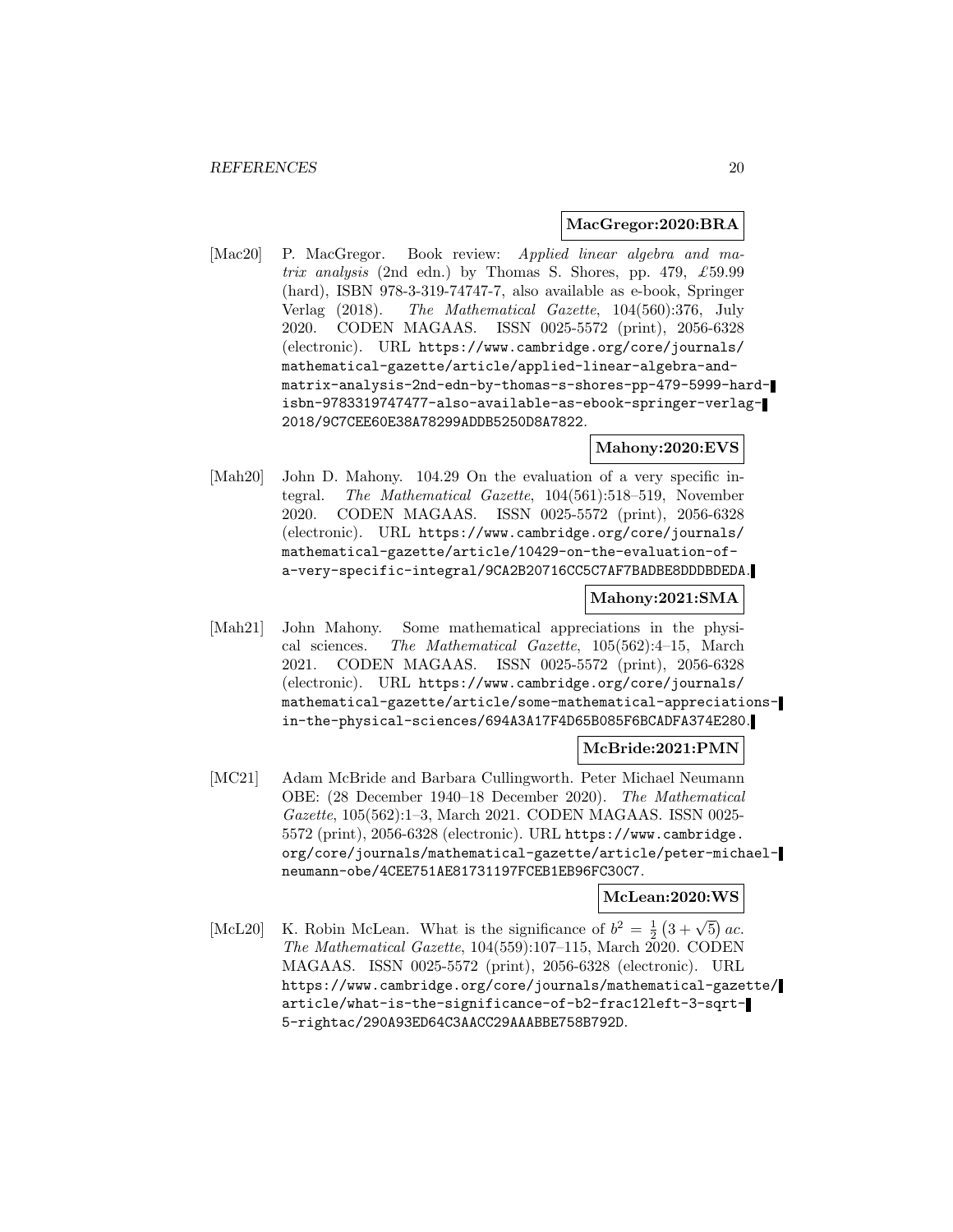#### **Melman:2021:PNR**

[Mel21] Aaron Melman. 105.04 Polynomials with no real zeros. The Mathematical Gazette, 105(562):117–120, March 2021. CODEN MAGAAS. ISSN 0025-5572 (print), 2056-6328 (electronic). URL https://www. cambridge.org/core/journals/mathematical-gazette/article/ 10504-polynomials-with-no-real-zeros/EF820828887AD53825571642B9BE2AE0.

# **Meyer:2020:EWB**

[Mey20] Joerg Meyer. An easy way to Brahmagupta's formula for the area of a cyclic quadrilateral. The Mathematical Gazette, 104(559):174–175, March 2020. CODEN MAGAAS. ISSN 0025-5572 (print), 2056-6328 (electronic). URL https://www.cambridge.org/core/journals/ mathematical-gazette/article/an-easy-way-to-brahmaguptasformula-for-the-area-of-a-cyclic-quadrilateral/8623C6553B394ED271CE3D63BD96F169.

# **Moreno:2020:ID**

[MGC20] Samuel G. Moreno and Esther M. García-Caballero. 104.01 Irrationality of  $\sqrt{2}$  with determinants. The Mathematical Gazette, 104 (559):143–146, March 2020. CODEN MAGAAS. ISSN 0025-5572 (print), 2056-6328 (electronic). URL https://www.cambridge.org/ core/journals/mathematical-gazette/article/10401-irrationalityof-sqrt-2-with-determinants/397CE6DE02738D48FE46C7D9D08428F7.

#### **Munkhammar:2020:RZF**

[Mun20] Joakim Munkhammar. 104.32 The Riemann zeta function as a sum of geometric series. The Mathematical Gazette,  $104(561):527-$ 530, November 2020. CODEN MAGAAS. ISSN 0025-5572 (print), 2056-6328 (electronic). URL https://www.cambridge.org/core/ journals/mathematical-gazette/article/10432-the-riemannzeta-function-as-a-sum-of-geometric-series/D7C4EFAA90E409FB542712C041453639.

#### **Narlikar:2020:BT**

[Nar20] Jayant V. Narlikar. 104.18 Beetham's triangle. The Mathematical Gazette, 104(560):327–330, July 2020. CODEN MAGAAS. ISSN 0025-5572 (print), 2056-6328 (electronic). URL https://www. cambridge.org/core/journals/mathematical-gazette/article/ 10418-beethams-triangle/E0C77403B0CE4BE670B72DB131C324D2.

#### **Nathanson:2021:HSC**

[Nat21] Melvyn B. Nathanson. 105.06 The Hermite–Sylvester criterion for real-rooted polynomials. The Mathematical Gazette, 105(562):122– 125, March 2021. CODEN MAGAAS. ISSN 0025-5572 (print),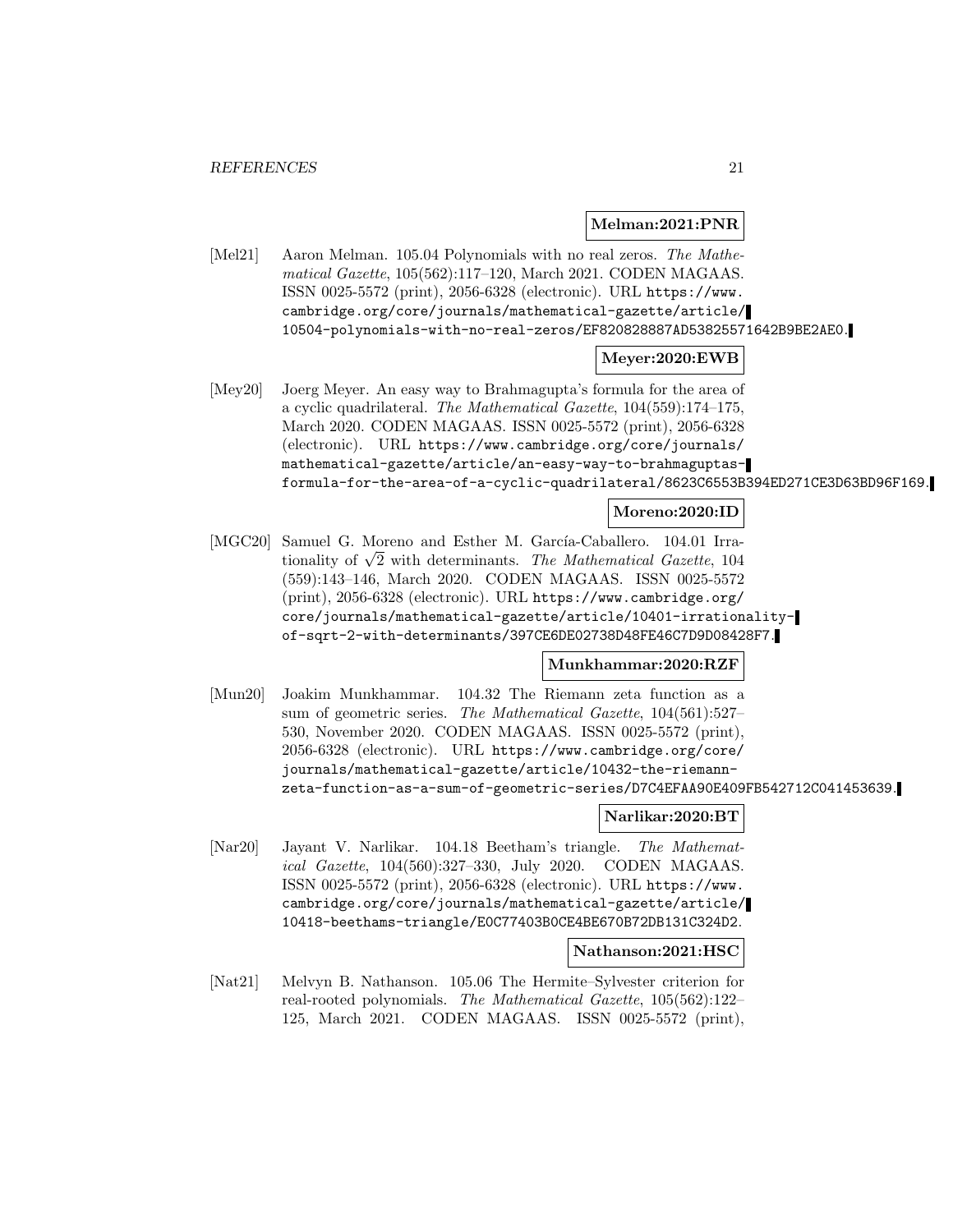2056-6328 (electronic). URL https://www.cambridge.org/core/ journals/mathematical-gazette/article/10506-the-hermitesylvestercriterion-for-realrooted-polynomials/7F5C5395F235F18A21A6816C0A78799C.

# **Nichols:2020:CSV**

[Nic20a] Owen Nichols. 104.11 The curious story of a very old puzzle. The Mathematical Gazette, 104(559):171–173, March 2020. CODEN MA-GAAS. ISSN 0025-5572 (print), 2056-6328 (electronic). URL https: //www.cambridge.org/core/journals/mathematical-gazette/article/ 10411-the-curious-story-of-a-very-old-puzzle/A62A10382697F2FE2768E2DFF8CBC6F4.

# **Nickalls:2020:CC**

[Nic20b] R. W. D. Nickalls. 104.04 The complementary cubic. The Mathematical Gazette, 104(559):155–158, March 2020. CODEN MAGAAS. ISSN 0025-5572 (print), 2056-6328 (electronic). URL https://www. cambridge.org/core/journals/mathematical-gazette/article/ 10404-the-complementary-cubic/0EA86B611918DC72B81BE6F2C08D96CA.

# **Northshield:2020:TC**

[Nor20] S. Northshield. Tropical cycles. The Mathematical Gazette, 104 (560):225–234, July 2020. CODEN MAGAAS. ISSN 0025-5572 (print), 2056-6328 (electronic). URL https://www.cambridge. org/core/journals/mathematical-gazette/article/tropicalcycles/03198208E593E69B1EF99C7A916DA199.

# **Nowicki:2020:SFE**

[Now20] Andrzej Nowicki. 104.05 Some finite extensions of the rational numbers. The Mathematical Gazette, 104(559):159–160, March 2020. CODEN MAGAAS. ISSN 0025-5572 (print), 2056-6328 (electronic). URL https://www.cambridge.org/core/ journals/mathematical-gazette/article/10405-some-finiteextensions-of-the-rational-numbers/C927F3485AC588CA50D8C11C5D09A280.

#### **Ohyama:2020:ECS**

[Ohy20] Hiroshi Ohyama. 104.28 Extending Cardano's solution of the cubic. The Mathematical Gazette, 104(561):511–517, November 2020. CODEN MAGAAS. ISSN 0025-5572 (print), 2056-6328 (electronic). URL https://www.cambridge.org/core/journals/ mathematical-gazette/article/10428-extending-cardanos-solutionof-the-cubic/66E61A3E301939FAF57B488B31D65F93.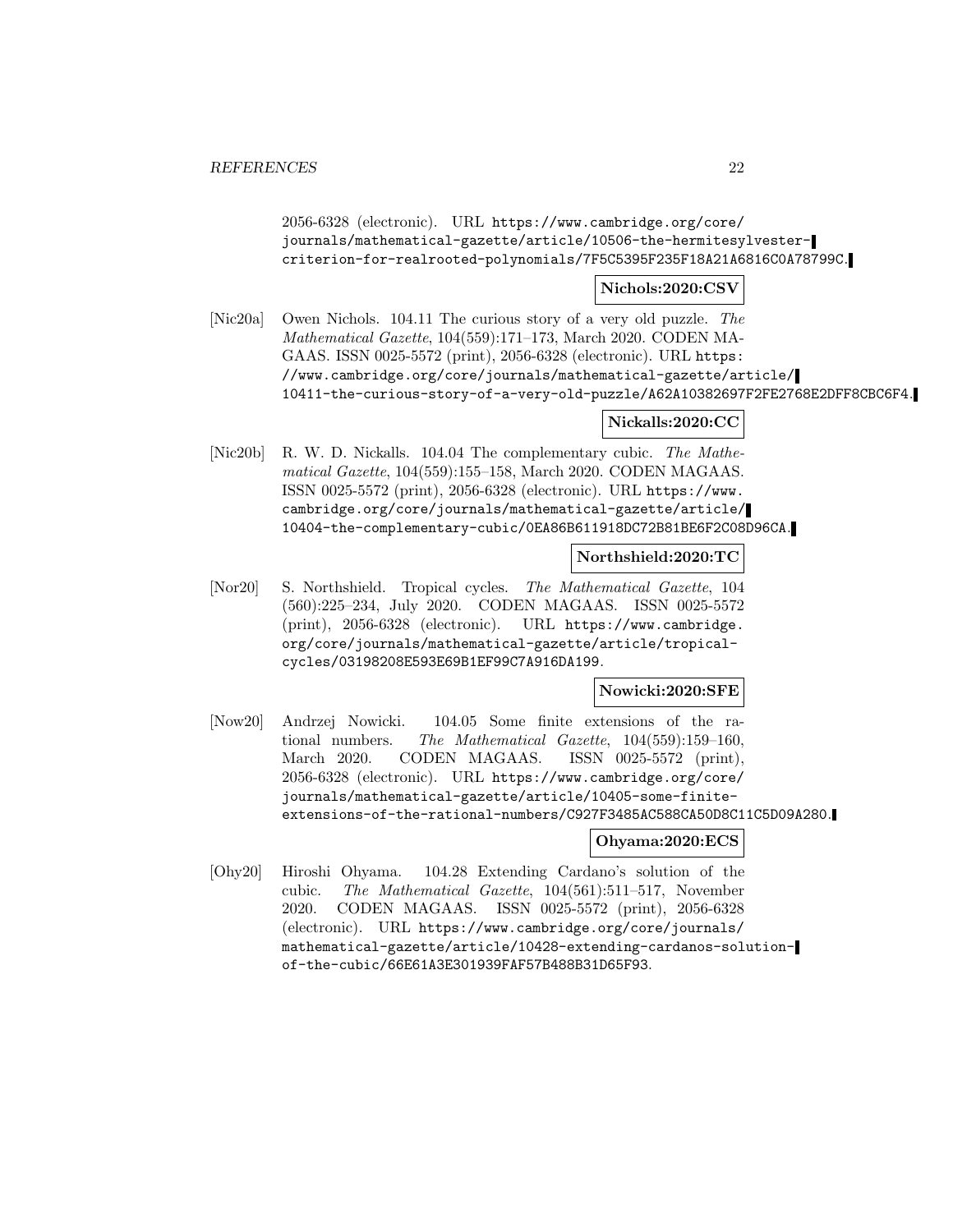#### **Ortega:2020:API**

[Ort20] Ryan N. Ortega. An alternative proof of the integral of a logarithm. The Mathematical Gazette, 104(560):344–345, July 2020. CODEN MAGAAS. ISSN 0025-5572 (print), 2056-6328 (electronic). URL https://www.cambridge.org/core/journals/ mathematical-gazette/article/an-alternative-proof-of-theintegral-of-a-logarithm/B2485AC521E240D5A35B71F4B9B6C0CB.

#### **Paseau:2021:WTN**

[Pas21] A. C. Paseau. Why are there no infinite left-sided decimal expansions? The Mathematical Gazette, 105(562):78–86, March 2021. CODEN MAGAAS. ISSN 0025-5572 (print), 2056-6328 (electronic). URL https://www.cambridge.org/core/journals/ mathematical-gazette/article/why-are-there-no-infinite-leftsideddecimal-expansions/A54242E8EE69515FAEE3717CDA6872ED.

# **Paul:2021:VSM**

[Pau21] Prabir Kumar Paul. Visually suggestive but mathematically incorrect. The Mathematical Gazette, 105(562):98–105, March 2021. CODEN MAGAAS. ISSN 0025-5572 (print), 2056-6328 (electronic). URL https://www.cambridge.org/core/journals/ mathematical-gazette/article/visually-suggestive-but-mathematicallyincorrect/A712240F83CCBC8AD6EFDACA4C9412DC.

# **Plaza:2020:MZZ**

[Pla20a] Angel Plaza. 104.14 More on zero-over-zero limits of spe- ´ cial type. The Mathematical Gazette, 104(560):310–313, July 2020. CODEN MAGAAS. ISSN 0025-5572 (print), 2056-6328 (electronic). URL https://www.cambridge.org/core/journals/ mathematical-gazette/article/10414-more-on-zerooverzerolimits-of-special-type/751B5E152686B0D627E473F733F1FE65.

# **Plaza:2020:PWM**

[Pla20b] Angel Plaza. 104.22 Proof without words: Minimum perimeter of ´ an inscribed quadrangle to a square. The Mathematical Gazette, 104(560):338–339, July 2020. CODEN MAGAAS. ISSN 0025-5572 (print), 2056-6328 (electronic). URL https://www.cambridge.org/ core/journals/mathematical-gazette/article/10422-proof-withoutwords-minimum-perimeter-of-an-inscribed-quadrangle-to-asquare/25FDB8C144816D437442396FD219D569.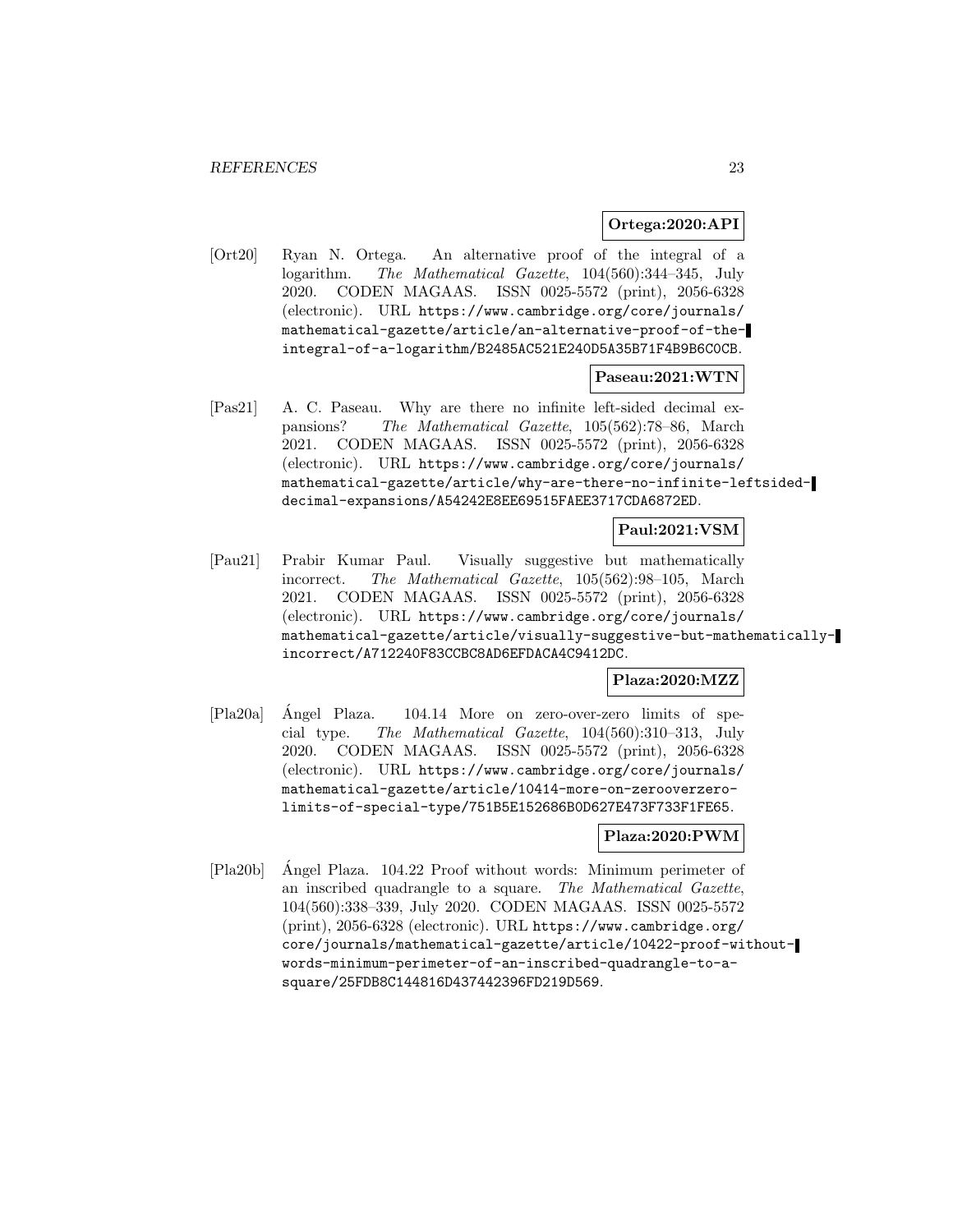#### **Roberts:2020:SP**

[Rob20] Lewis Roberts. Student problems. The Mathematical Gazette, 104 (559):184–186, March 2020. CODEN MAGAAS. ISSN 0025-5572 (print), 2056-6328 (electronic). URL https://www.cambridge.org/ core/journals/mathematical-gazette/article/student-problems/ 1E278F6E448F1C22FF5D4890F188884F.

#### **Rout:2020:BRA**

[Rou20a] Stephen Rout. Book review: Algebraic inequalities by Hayk Sedrakyan and Nairi Sedrakyan, pp. 243, £32.99 (hard), ISBN 978- 3-319-77835-8, Springer Verlag (2018). The Mathematical Gazette, 104(560):373–374, July 2020. CODEN MAGAAS. ISSN 0025-5572 (print), 2056-6328 (electronic). URL https://www.cambridge.org/ core/journals/mathematical-gazette/article/algebraic-inequalitiesby-hayk-sedrakyan-and-nairi-sedrakyan-pp-243-3299-hard-isbn-9783319778358-springer-verlag-2018/D26B49FFB8EDF087308A00CCC8D6B0EC.

#### **Rout:2020:BRS**

[Rou20b] Stephen Rout. Book review: The stair-step approach in mathematics, by Hayk Sedrakyan and Nairi Sedrakyan, pp. 530,  $\pounds 64.99$ (hard), ISBN 978-3-319-70631-3, Springer Verlag (2018). The Mathematical Gazette, 104(560):376–378, July 2020. CODEN MAGAAS. ISSN 0025-5572 (print), 2056-6328 (electronic). URL https://www. cambridge.org/core/journals/mathematical-gazette/article/ stairstep-approach-in-mathematics-by-hayk-sedrakyan-andnairi-sedrakyan-pp-530-6499-hard-isbn-9783319706313-springerverlag-2018/CACBFE6738E7E7CBACD33EE65BC100E5.

#### **Ryba:2020:JHC**

[Ryb20] Alex Ryba. John Horton Conway FRS: 26 December 1937–11 April 2020 : Honorary Member of The Mathematical Association 2017. The Mathematical Gazette, 104(561):395–402, November 2020. CODEN MAGAAS. ISSN 0025-5572 (print), 2056-6328 (electronic). URL https://www.cambridge.org/core/journals/ mathematical-gazette/article/john-horton-conway-frs/EACD432A66B76F7169A050CB7E1E166

#### **Stubbs:2020:PEL**

[SA20] John Stubbs and Jacob Adetunji. Paying for end of life care in the UK. The Mathematical Gazette, 104(561):495–506, November 2020. CODEN MAGAAS. ISSN 0025-5572 (print), 2056-6328 (electronic). URL https://www.cambridge.org/core/ journals/mathematical-gazette/article/paying-for-end-oflife-care-in-the-uk/52FCB05577108A7A5E2DBE3EA90C3FA3.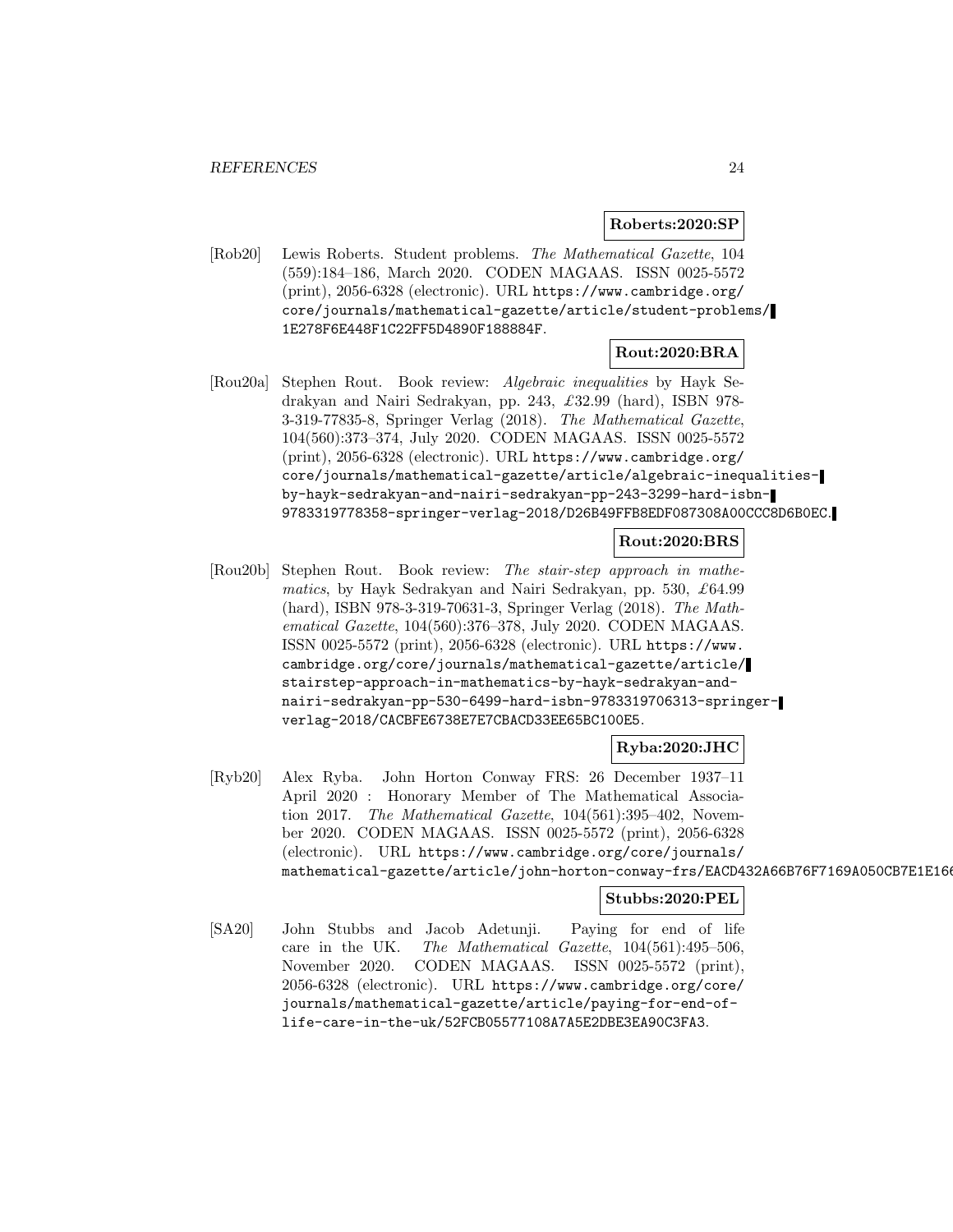#### **Saouter:2020:NPS**

[Sao20] Yannick Saouter. New pancake series for π. The Mathematical Gazette, 104(560):296–303, July 2020. CODEN MAGAAS. ISSN 0025-5572 (print), 2056-6328 (electronic). URL https://www. cambridge.org/core/journals/mathematical-gazette/article/ new-pancake-series-for/4DE51EA2A1D97B4F9925FCA9F4AF1FF0.

#### **Schilling:2020:BRC**

[Sch20] René L. Schilling. Book review: *Calculus of variations* by Filip Rindler, pp. 444, £39.99 (paper), ISBN 978-3-319-77636-1, also available as e-book, Springer Verlag (2018). The Mathematical Gazette, 104(559):191, March 2020. CODEN MAGAAS. ISSN 0025-5572 (print), 2056-6328 (electronic). URL https://www.cambridge. org/core/journals/mathematical-gazette/article/calculusof-variations-by-filip-rindler-pp-444-3999-paper-isbn-9783319776361 also-available-as-ebook-springer-verlag-2018/396EDE9306F55B43573A4BE132802555.

#### **Schmitz:2021:SEP**

[Sch21] Michael Schmitz. 105.02 Some essential properties of Farey series in one Pic(k)ture. The Mathematical Gazette,  $105(562):108-111$ , March 2021. CODEN MAGAAS. ISSN 0025-5572 (print), 2056-6328 (electronic). URL https://www.cambridge.org/core/journals/ mathematical-gazette/article/10502-some-essential-propertiesof-farey-series-in-one-pickture/3BB59FB138F322D3A4580C17F86C98BD.

#### **Scott:2020:HRT**

[Sco20] J. A. Scott. 104.09 A harmonic range for the triangle. The Mathematical Gazette, 104(559):168–169, March 2020. CODEN MAGAAS. ISSN 0025-5572 (print), 2056-6328 (electronic). URL https://www. cambridge.org/core/journals/mathematical-gazette/article/ 10409-a-harmonic-range-for-the-triangle/3B808EF47007556DEE7A018AD07F8696.

#### **Sadek:2020:PFN**

[SE20a] Jawad Sadek and Russell Euler. 104.03 On periods of Fibonacci numbers using modular arithmetic on the Binet formula. The Mathematical Gazette, 104(559):150–154, March 2020. CODEN MAGAAS. ISSN 0025-5572 (print), 2056-6328 (electronic). URL https://www.cambridge.org/core/journals/ mathematical-gazette/article/10403-on-periods-of-fibonaccinumbers-using-modular-arithmetic-on-the-binet-formula/30FE1AC16B389F17D16C5CBB420D9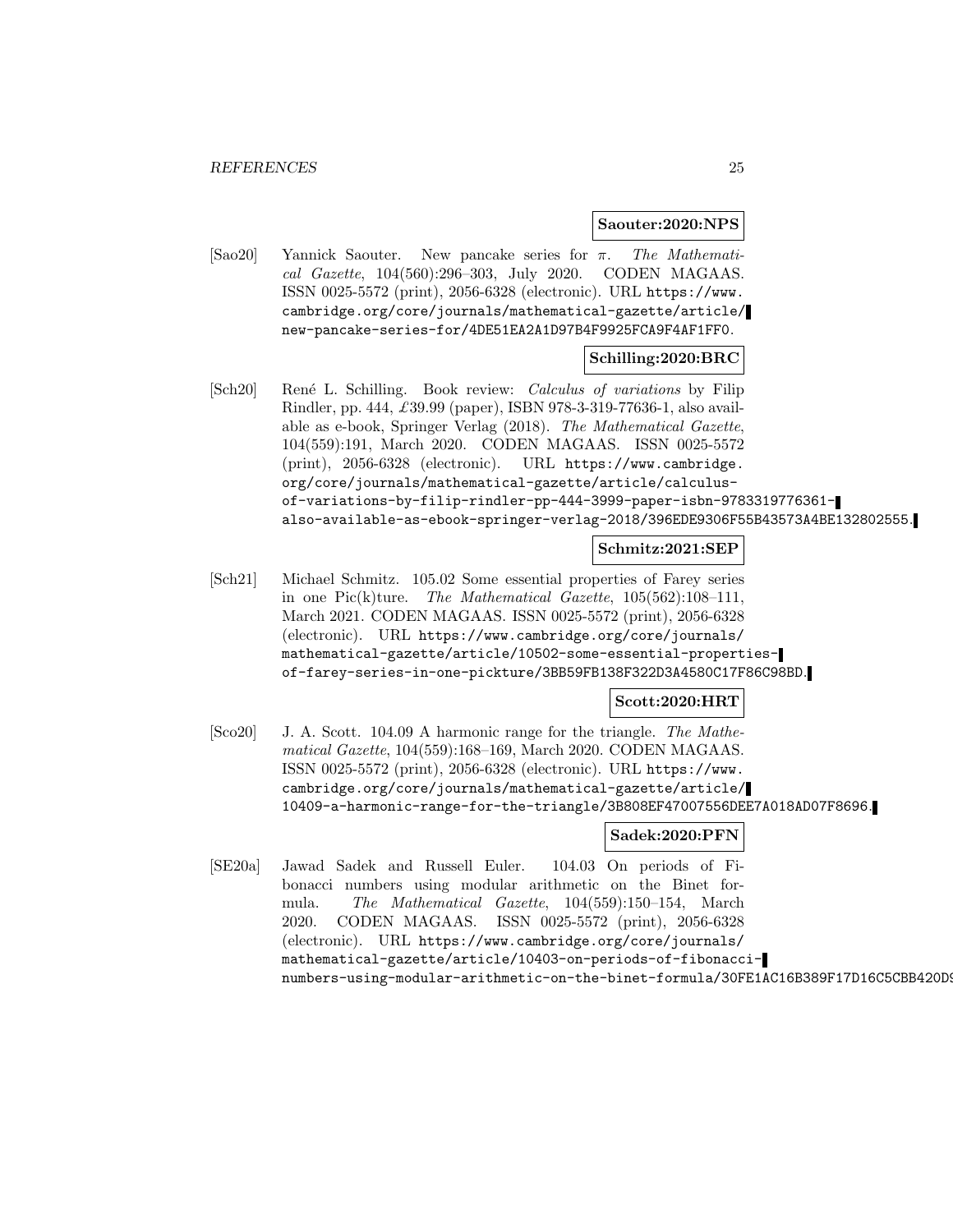## **Sadek:2020:UFL**

[SE20b] Jawad Sadek and Russell Euler. 104.26 Unusual Fibonacci, Lucas and Pell congruence relations. The Mathematical Gazette, 104(561):507– 509, November 2020. CODEN MAGAAS. ISSN 0025-5572 (print), 2056-6328 (electronic). URL https://www.cambridge.org/core/ journals/mathematical-gazette/article/10426-unusual-fibonaccilucas-and-pell-congruence-relations/E22427749D42B30385C1C8CCD8D8E902.

#### **Shiu:2020:TST**

[Shi20] Peter Shiu. The three-square theorem of Gauss and Legendre. The Mathematical Gazette, 104(560):209–214, July 2020. CODEN MAG-AAS. ISSN 0025-5572 (print), 2056-6328 (electronic). URL https:// www.cambridge.org/core/journals/mathematical-gazette/article/ threesquare-theorem-of-gauss-and-legendre/F5E4C8F7CD8BEC11CCB4F89488414648.

#### **Siems:2020:MCM**

[Sie20] Tobias Siems. Markov Chain Monte Carlo on finite state spaces. The Mathematical Gazette, 104(560):281–287, July 2020. CODEN MAG-AAS. ISSN 0025-5572 (print), 2056-6328 (electronic). URL https:// www.cambridge.org/core/journals/mathematical-gazette/article/ markov-chain-monte-carlo-on-finite-state-spaces/F410EAF29400580A62DEE5B7C73134CB.

# **Silvester:2020:DPK**

[Sil20] John R. Silvester. Desargues, Pascal and Kirkman. The Mathematical Gazette, 104(559):125–135, March 2020. CODEN MAGAAS. ISSN 0025-5572 (print), 2056-6328 (electronic). URL https://www. cambridge.org/core/journals/mathematical-gazette/article/ desargues-pascal-and-kirkman/1F4285CFB2C8842536D3096B5E3BCFE3.

#### **Silvester:2021:CMT**

[Sil21] John R. Silvester. On cardioids and Morley's theorem. The Mathematical Gazette, 105(562):40–51, March 2021. CODEN MAGAAS. ISSN 0025-5572 (print), 2056-6328 (electronic). URL https://www. cambridge.org/core/journals/mathematical-gazette/article/ on-cardioids-and-morleys-theorem/4DF2DF083F16857327410C931C97B00D.

#### **Singh:2020:IR**

[Sin20] Angad Singh. 104.30 An integral relating  $\pi$  and  $\zeta(3)$ . The Mathematical Gazette, 104(561):520–522, November 2020. CODEN MAGAAS. ISSN 0025-5572 (print), 2056-6328 (electronic). URL https://www. cambridge.org/core/journals/mathematical-gazette/article/ 10430-an-integral-relating-and-3/B2D24B72A8CB7788D18E93AB1490E9E3.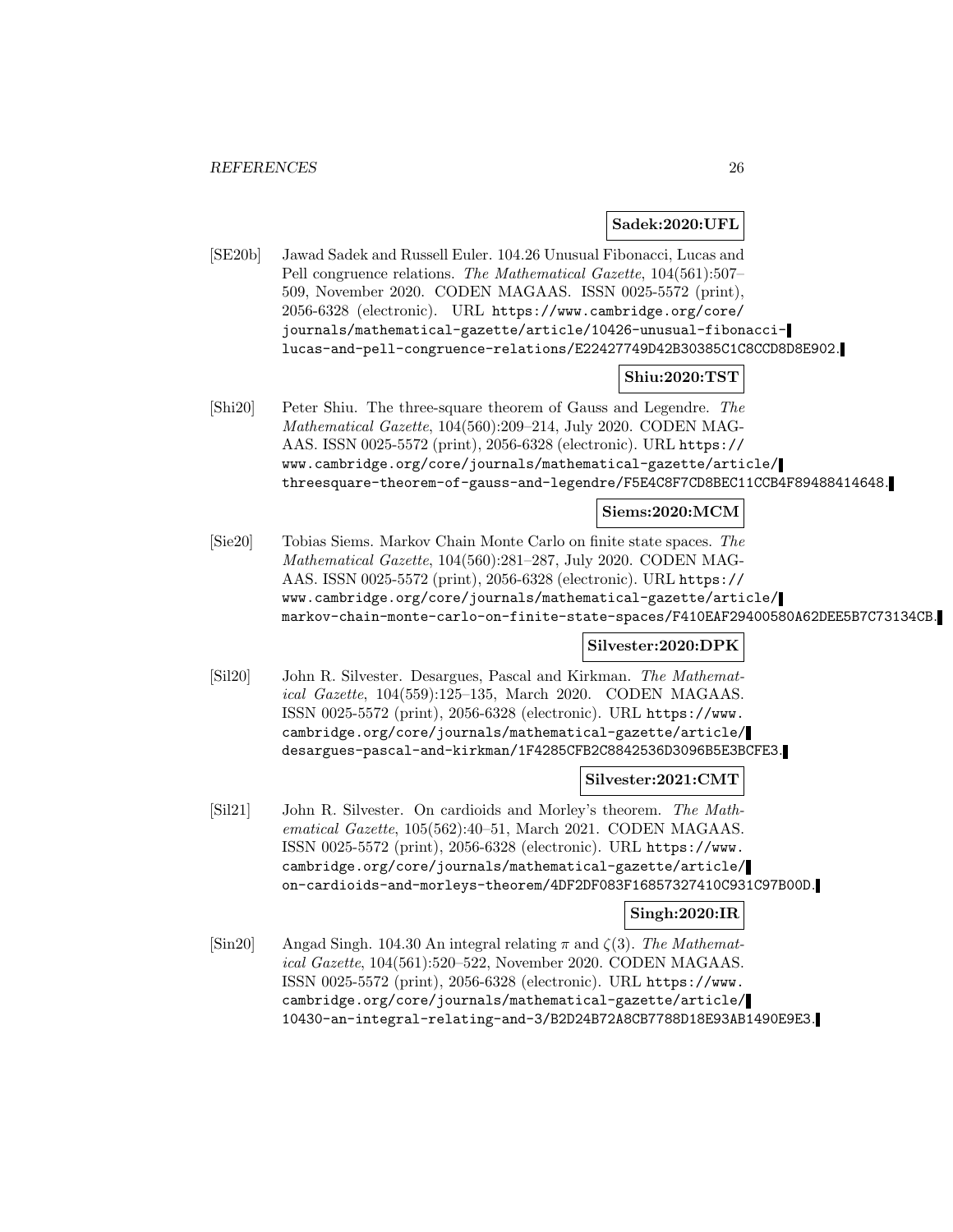**Skorczewski:2020:MLY**

[Sko20] Tyler Skorczewski. Modelling learning in youth archery. The Mathematical Gazette, 104(561):427–434, November 2020. CODEN MAG-AAS. ISSN 0025-5572 (print), 2056-6328 (electronic). URL https:// www.cambridge.org/core/journals/mathematical-gazette/article/ modelling-learning-in-youth-archery/39FE0CCAB78CD4B608EB7C1413011FD8.

# **Sporn:2021:GSG**

[Spo21] Howard Sporn. A group structure on the golden triples. The Mathematical Gazette, 105(562):87–97, March 2021. CODEN MAGAAS. ISSN 0025-5572 (print), 2056-6328 (electronic). URL https://www. cambridge.org/core/journals/mathematical-gazette/article/ group-structure-on-the-golden-triples/2C00D0296460B3EF961CBE421182B394.

## **Skurnick:2020:MCM**

[SR20] Ronald Skurnick and Christopher Roethel. A more conclusive and more inclusive second derivative test. The Mathematical Gazette, 104(560):247–254, July 2020. CODEN MAGAAS. ISSN 0025-5572 (print), 2056-6328 (electronic). URL https://www.cambridge.org/ core/journals/mathematical-gazette/article/more-conclusiveand-more-inclusive-second-derivative-test/7D48E66EF263873083E8FA573AEF51AB.

# **Switkes:2020:WAE**

[SS20] Jennifer Switkes and Randall Swift. Worst average encountered highway velocity. The Mathematical Gazette, 104(559):12–19, March 2020. CODEN MAGAAS. ISSN 0025-5572 (print), 2056-6328 (electronic). URL https://www.cambridge.org/core/journals/ mathematical-gazette/article/worst-average-encountered-highwayvelocity/B257A43CA64BD559086FE5A8709D7314.

#### **Stanley:2020:TCS**

[Sta20] P. Stanley. 104.23 Tessellation of a conical surface. The Mathematical Gazette, 104(560):339–341, July 2020. CODEN MAGAAS. ISSN 0025-5572 (print), 2056-6328 (electronic). URL https://www. cambridge.org/core/journals/mathematical-gazette/article/ 10423-tessellation-of-a-conical-surface/1592102B77AE547C66294EB33C4C31CA.

#### **Stephenson:2020:CSP**

[Ste20a] Paul Stephenson. 104.06 A consecutive squares property. The Mathematical Gazette, 104(559):160–161, March 2020. CODEN MAGAAS. ISSN 0025-5572 (print), 2056-6328 (electronic). URL https://www. cambridge.org/core/journals/mathematical-gazette/article/ 10406-a-consecutive-squares-property/9E86EDE6AC2373586F2678E9EB2B42A5.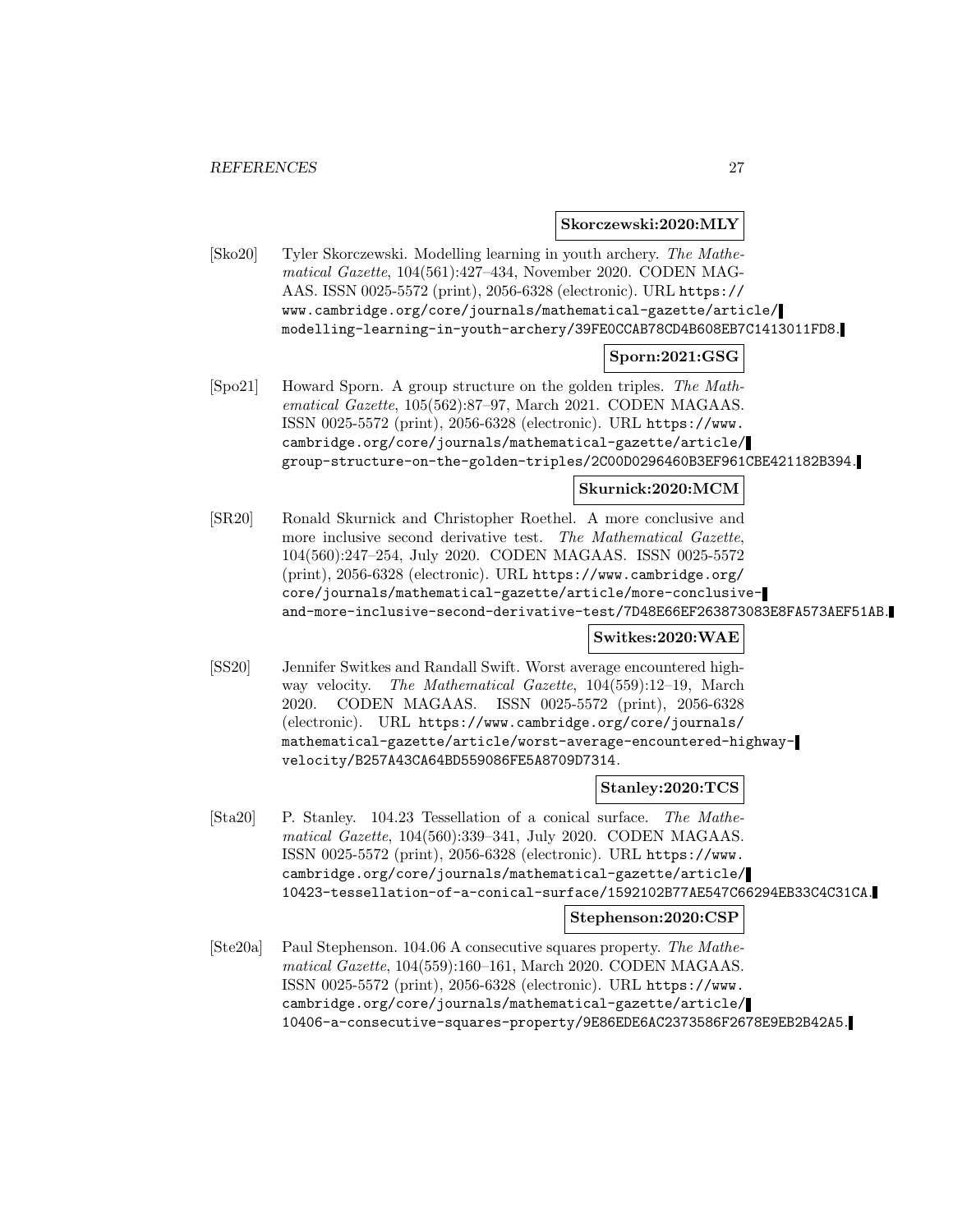**Stephenson:2020:CSV**

 $[Ste20b]$  Paul Stephenson. 104.19 Centroid of a sector from Viète. The Mathematical Gazette, 104(560):330–331, July 2020. CODEN MAGAAS. ISSN 0025-5572 (print), 2056-6328 (electronic). URL https://www. cambridge.org/core/journals/mathematical-gazette/article/ 10419-centroid-of-a-sector-from-viete/77714328CAC7CA05717C6B2190CFFEFB.

#### **Stewart:2020:CCI**

[Ste20c] Se´an M. Stewart. A Catalan constant inspired integral odyssey. The Mathematical Gazette, 104(561):449–459, November 2020. CODEN MAGAAS. ISSN 0025-5572 (print), 2056-6328 (electronic). URL https://www.cambridge.org/core/journals/mathematical-gazette/ article/catalan-constant-inspired-integral-odyssey/48229249A53E7D5F6C5BCDEB42233726

# **Sury:2020:AAU**

[Sur20] B. Sury. 104.27 An additive analogue of an unsolved multiplicative problem. The Mathematical Gazette, 104(561):510– 511, November 2020. CODEN MAGAAS. ISSN 0025-5572 (print), 2056-6328 (electronic). URL https://www.cambridge. org/core/journals/mathematical-gazette/article/10427-anadditive-analogue-of-an-unsolved-multiplicative-problem/ 778F47B0A352F8793C6013B49117F177.

**Stupel:2021:GTA**

[SWT21] Moshe Stupel, Shula Weissman, and Idan Tal. Geometrical theorems about conservation of area for use in classroom activities. The Mathematical Gazette, 105(562):61–69, March 2021. CODEN MAGAAS. ISSN 0025-5572 (print), 2056-6328 (electronic). URL https://www.cambridge.org/core/journals/ mathematical-gazette/article/geometrical-theorems-aboutconservation-of-area-for-use-in-classroom-activities/4234C22CA527198A6947987DD42F34

# **Viglione:2020:TCK**

[Vig20] Raymond Viglione. The Thébault configuration keeps on giving. The Mathematical Gazette, 104(559):74–81, March 2020. CODEN MAG-AAS. ISSN 0025-5572 (print), 2056-6328 (electronic). URL https:// www.cambridge.org/core/journals/mathematical-gazette/article/ thebault-configuration-keeps-on-giving/92093E80A2CA1AFD6D8D40E91C5E6EE0.

# **Viher:2021:ASC**

[VVK21] Radimir Viher, Dragutin Viher, and Helena Koncul. Applications of the sine and cosine rules for a quadrilateral. The Mathematical Gazette, 105(562):70–77, March 2021. CODEN MAGAAS.